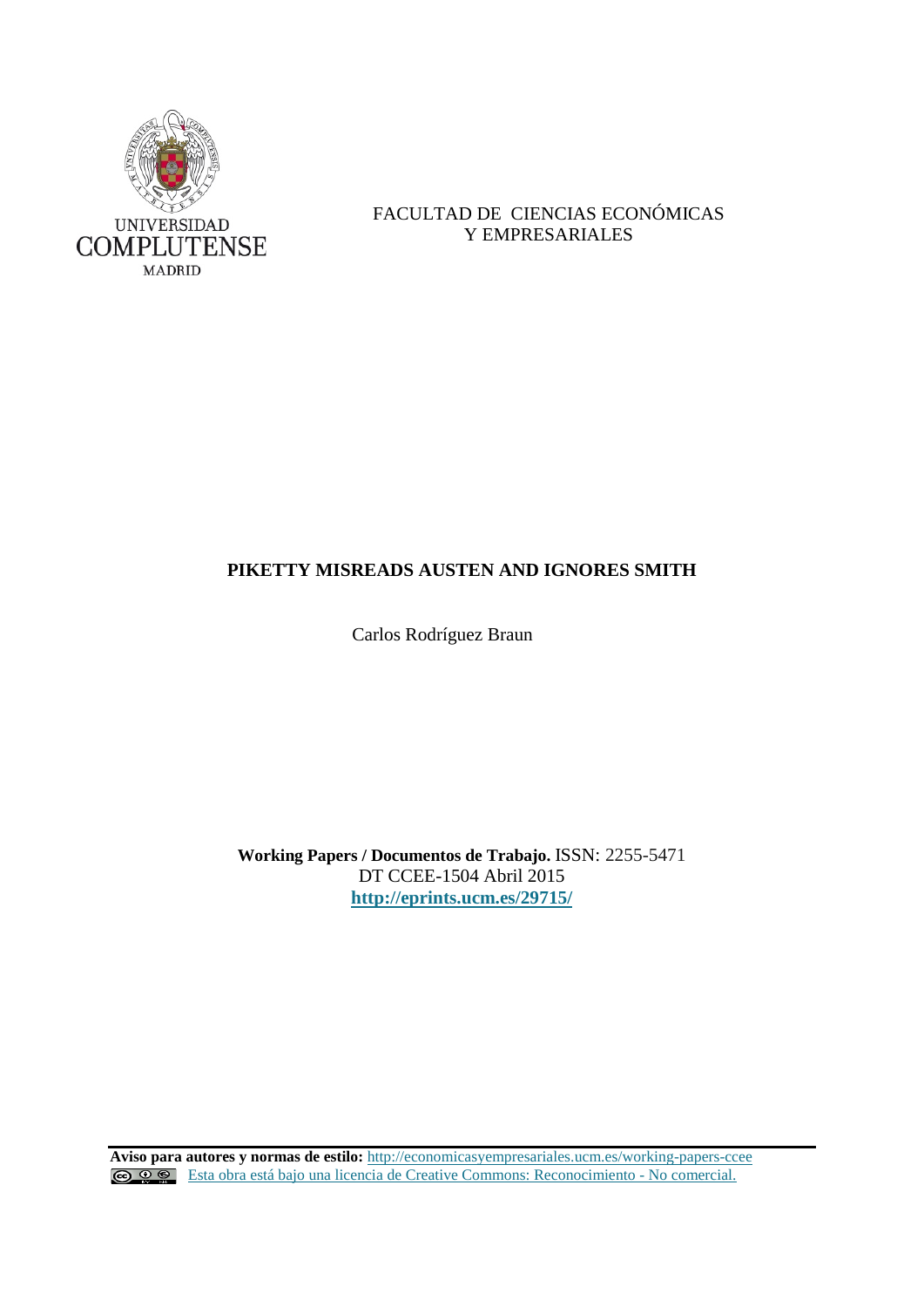# **PIKETTY MISREADS AUSTEN AND IGNORES SMITH**

# **Abstract:**

Thomas Piketty's best-seller, *Capital in the Twenty-First Century*, utilizes literary references, and particularly Jane Austen's novels, to illustrate the problem of inequality. His analysis is unsatisfactory in two major aspects. First, he presents a distorted picture of Austen's writings. Austen, in fact, recognized that the society of her time was more dynamic and socially mobile than what Piketty suggests. Second, Piketty ignores a thinker as relevant as Adam Smith, which is present in Jane Austen's works through a key principle of his theory of conduct and of economic growth: human beings do not strive to be equal, but to be better.

**Keywords**: Inequality, Capitalism.

# **PIKETTY MALINTERPRETA A JANE AUSTIN E IGNORA A ADAM SMITH**

## **Resumen:**

.

El gran éxito editorial de Thomas Piketty, *El capital en el siglo XXI*, utiliza referencias literarias, y en particular las novelas de Jane Austen, para ilustrar el problema de la desigualdad. Su análisis es insatisfactorio en dos aspectos principales. En primer lugar, presenta una visión distorsionada de los escritos de Austen, quien de hecho reconoció que la sociedad de su tiempo era más dinámica y móvil que lo que sugiere Piketty. En Segundo lugar, Piketty ignora a un pensador tan relevante como Adam Smith, que está presente en las obras de Jane Asten a través de un principio clave de su teoría del comportamiento y del crecimiento económico: los seres humanos no procuran ser iguales, sino mejores. .

**Palabras clave:** Desigualdad, Capitalismo.

**Materia:** Historia del pensamiento económico **JEL:** B12, D63, E24, N13, P10, Z10.

## **Carlos Rodríguez Braun**

Professor of History of Economic Thought Universidad Complutense de Madrid E-mail: [crb@ccee.ucm.es](mailto:crb@ccee.ucm.es)

## **Abril 2015** (fecha de recepción)

Este trabajo ha sido editado por la Biblioteca de la Facultad de CC Económicas y Empresariales de la UCM, de acuerdo con los requisitos de edición que figuran en la Web institucional. Las opiniones expresadas en este documento son de exclusiva responsabilidad de los autores.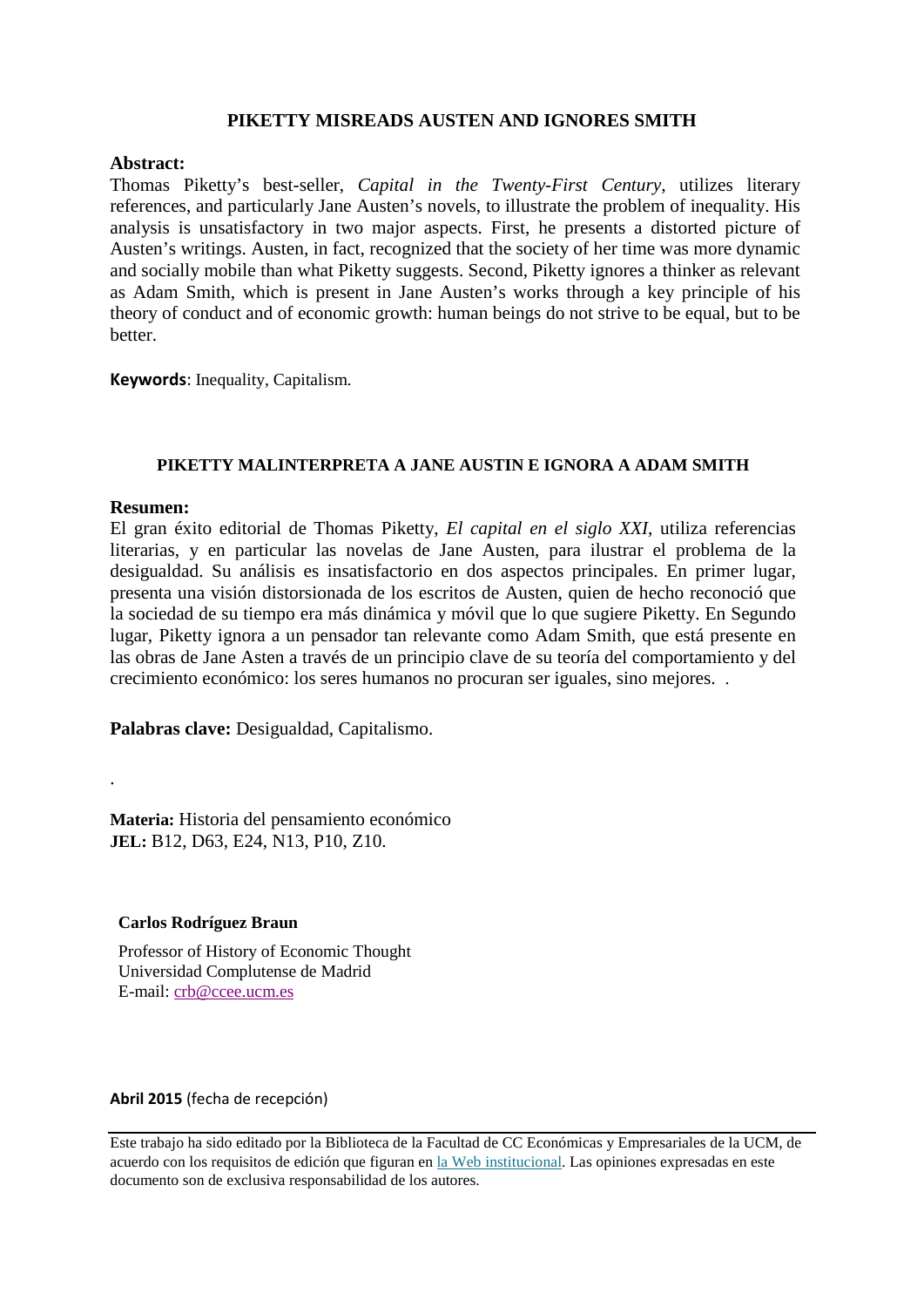# **Piketty misreads Austen and ignores Smith**

### Carlos Rodríguez Braun

The inclusion in Thomas Piketty's best-seller, *Capital in the Twenty-First Century*, of cultural and particularly literary references has been welcome as an original way of approaching social questions, when thinkers in the Enlightenment were already quoting literature and drama to illustrate their theories of human behavior, as Adam Smith did with the works of Voltaire and Racine. Piketty, however, picks up fiction books to reinforce his main theme, and from the outset he says that nineteenth-century novels are useful to understand relative wealth in those times and ours, and adds that, together with Balzac's,

> the novels of Jane Austen…paint striking portraits of the distribution of wealth in Britain…between 1790 and 1830…grasped the hidden contours of wealth and its inevitable implications for the lives of men and women, including their marital strategies and personal hopes and disappointments…depicted the effects of inequality with a verisimilitude and evocative power that no statistical or theoretical analysis can match. (Piketty 2014, 2)

This use of literature has elicited both favourable and unfavourable remarks, $<sup>1</sup>$ </sup> but, be that as it may, there is little doubt that novels can be fruitful food for thought in economics, although they are not economic data:

> Literature is not evidence of how things have been. It is evidence of how people have written about how things have been. (Skwire and Horwitz, 2014)

This paper criticizes Thomas Piketty's vision of his main English literary source, Jane Austen, and argues that his presentation of how "things have been" is faulty in two major aspects. First, he presents a distorted picture of Austen's writings. Austen, in fact, recognized that the society of her time was much more dynamic and socially mobile than what Piketty suggests. Second, Piketty ignores a thinker as relevant as Adam

<sup>&</sup>lt;sup>1</sup> For instance, respectively, Clune 2014 and McCloskey 2014.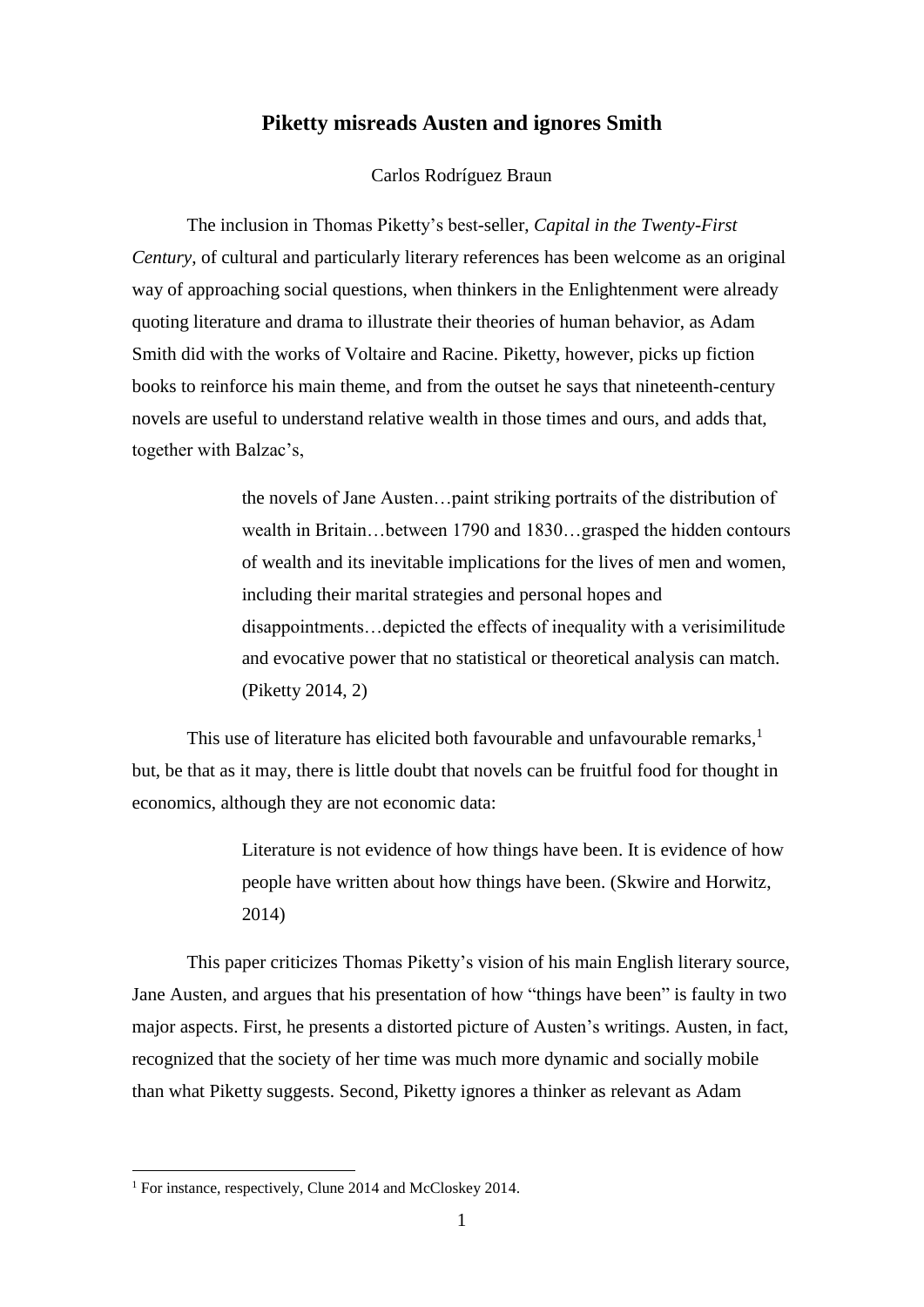Smith, which is present in Jane Austen's works through a key principle of his theory of conduct: human beings do not strive to be equal, but to be better.

# **The "Patrimonial" Society**

<u>.</u>

The posthumously published *Persuasion* (1818) is mentioned once, in relation to inheritance, and *Mansfield Park* (1814) a couple of times as an example of investing abroad, but the principal text of Piketty's allusions to Jane Austen is her first published novel of 1811, *Sense and Sensibility*.

In order to prove that the world of Austen is "the classic patrimonial society", Piketty recalls several times the same episode:

> The vast Norland estate that John Dashwood inherits in *Sense and Sensibility* is also agricultural land, from which he is quick to expel his half-sisters Elinor and Marianne. (Piketty 2014, 113)

As in the old zero-sum fallacy, wealth appears not to be created, but only inherited and disputed. <sup>2</sup> Accordingly, entailment

> was the reason for the misfortune of Elinor and Marianne in *Sense and Sensibility*: the Norland estate passed directly to their father and halfbrother, John Dashwood, who decided, after considering the matter with his wife, Fanny, to leave them nothing. The fate of the two sisters is a direct consequence of this sinister conversation. In *Persuasion*, Sir Walter's estate goes directly to his nephew, by-passing his three daughters. Jane Austen, herself disfavored by inheritance and left a spinster along with her sister, knew what she was talking about. (Piketty 2014, 362)

This last remark overlooks the well-known fact that Jane Austen had received in 1802 a marriage proposal by a rich heir, accepted it, but within twenty-four hours broke it off, though she was far from being wealthy (MacDonagh 1991, 39-40). Later she would achieve success as a writer and could probably have been financially

<sup>&</sup>lt;sup>2</sup> "Wealth accumulated in the past...is perfectly natural in Austen and Balzac and necessary if there are to be any true feelings among the characters", Piketty 2014, 419.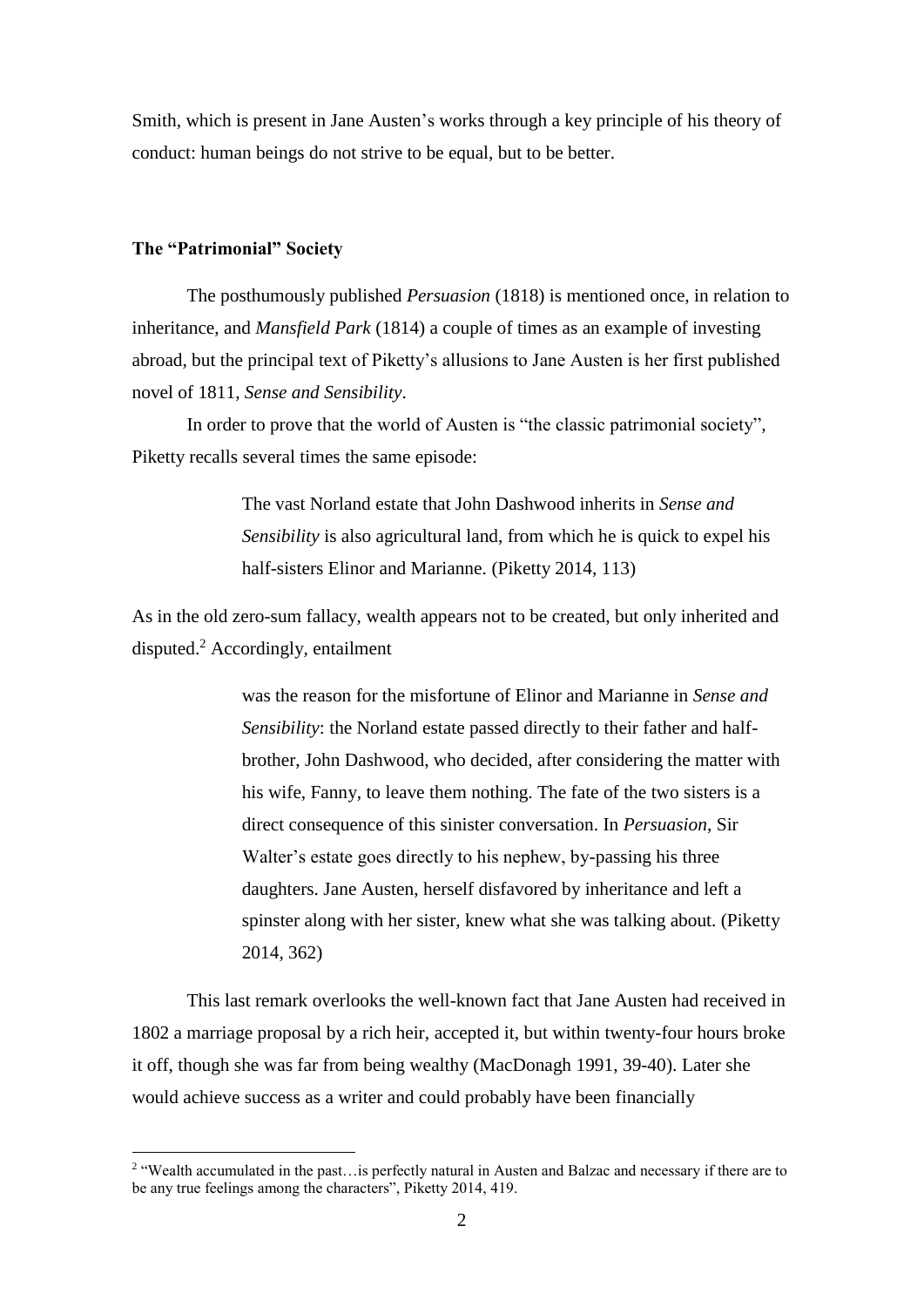independent, but she did not live much longer, dying in 1817 at the age of 41. In any case, she was not, and did not want to be, an amateur: "being a professional writer was, apart from her family, more important to her than anything else in her life" (Fergus 2011, 2). So she was, like her heroines, a woman who chose freedom, knew the value of money, dwelling profusely on the subject in her novels, and refused to marry without love.<sup>3</sup> Piketty's point, nevertheless, is not the novelist's life but the notion that the world of her writings consists in a large, petrified, and unavoidable inequality.

That there always exists a wealthiest group is undisputable, but how many are the rich? Not very few, actually<sup>4</sup>:

> This was a well-defined and fairly numerous social group –a minority, to be sure, but a large enough minority to define the structure of society and sustain a novelistic universe. But it was totally out of reach for anyone content to practice a profession, no matter how well it paid. (Piketty 2014, 411)

Piketty himself qualifies this statement, albeit in a footnote (ibid. page 619, note 37). You could, after all, acquire a certain fortune through your work, and it was not true then, as it is much less true nowadays, that "study leads nowhere" (ibid. page 412). Interestingly, he chooses to focus on *Sense and Sensibility*, a story in which, unlike others of Austen, "not a single developed character…works for his or her income" (MacDonagh 1991, 43). This facilitates Piketty's theme that wealth is something that you merely have and not earn, and that this situation does not change:

> In *Sense and Sensibility*, the kernel of the plot (financial as well as psychological) is established in the first ten pages in the appalling

<sup>&</sup>lt;sup>3</sup> "Oh, Lizzy! Do anything rather than marry without affection", says Jane Bennet to his sister Elizabeth in *Pride and Prejudice*, Austen 1982, henceforth AW, 369. Austen wrote the same to a niece: "Anything is to be preferred or endured rather than marrying without affection", Fergus 2005, 8. Catherine Morland says in *Northanger Abbey*: "to marry for money I think the wickedest thing in existence", AW, 911. Cf. also Austen 2003, 21.

<sup>4</sup> Daniel Shuchman (2014) reproaches Piketty for his "almost medieval hostility to the notion that financial capital earns a return" and underlines these contradictory minorities that turn out to be not so numerically insignificant: "While America's corporate executives are his special *bête noire*, Mr. Piketty is also deeply troubled by the tens of millions of working people –a group he disparagingly calls 'petits rentiers'– whose income puts them nowhere near the 'one percent' but who still have savings, retirement accounts and other assets. That this very large demographic group will get larger, grow wealthier and pass on assets via inheritance is 'a fairly disturbing form of inequality.' He laments that it is difficult to 'correct' because it involves a broad segment of the population, not a small elite that is easily demonized<sup>"</sup>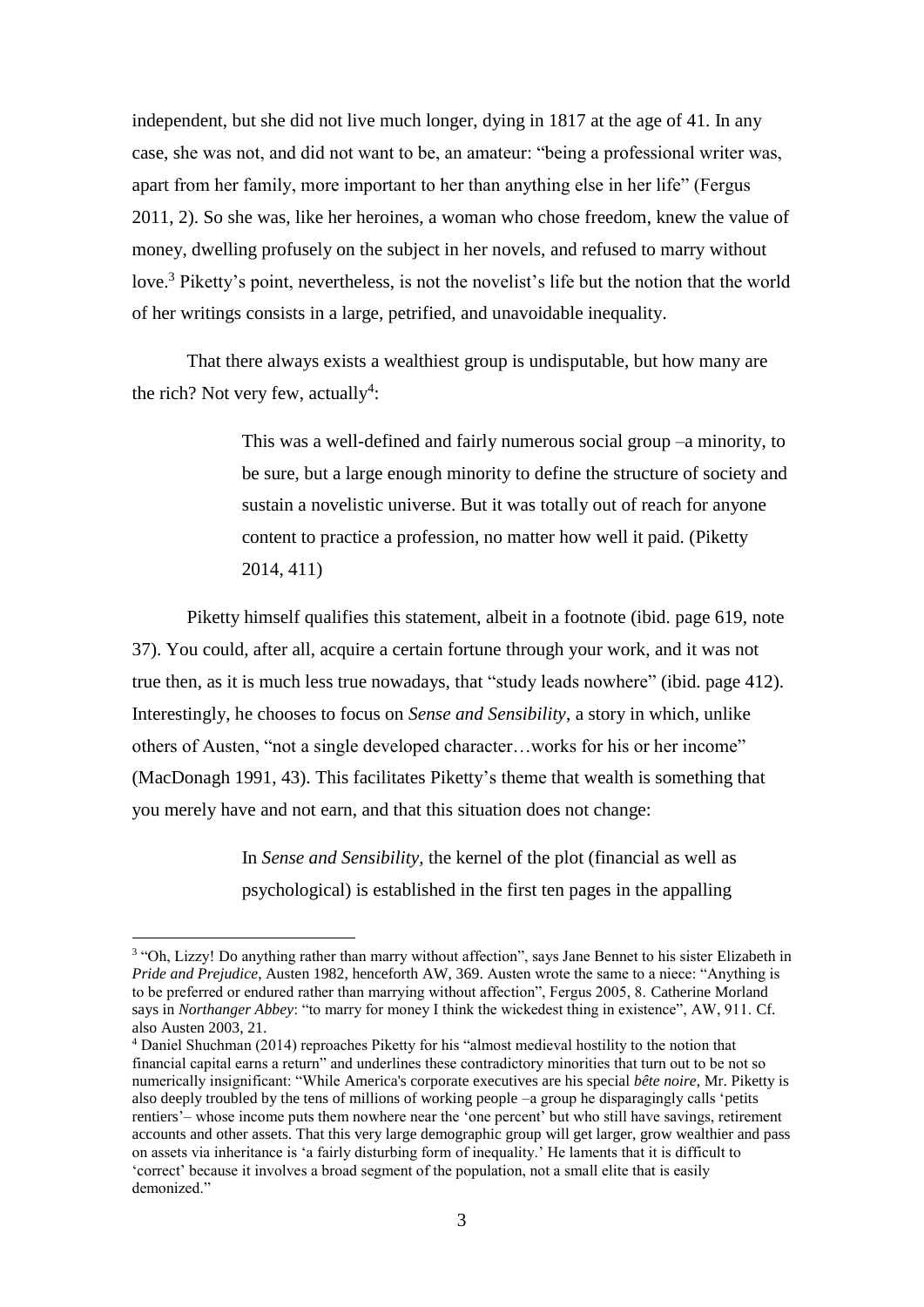dialogue between John Dashwood and his wife, Fanny. (Piketty 2014, 413)

It is true that John and Fanny become very rich by inheriting Norland, that brings them 4,000 pounds a year. Other characters live pretty well with half the sum, like Colonel Brandon, and others with even  $1,000$ .<sup>5</sup> The limit appears to be 600 pounds,<sup>6</sup> the annuity received by John Willoughby: "this is no doubt the reason why he soon abandons Marianne", as if the fact had to do with wealth and not with personal traits. Speaking of personalities, we read once again about the rich Dashwoods:

> From the opening pages, John Dashwood's opulence is contrasted with the comparative poverty of his half-sisters. (ibid.)

The contrast is not mainly economic but personal, because what is very clear from the start is that Fanny and John Dashwood are a couple of avaricious and cruel misers:

> By accepting the advice of the odious Fanny and refusing to aid his halfsisters or to share one iota of his immense fortune, despite the promises he made to his father on his deathbed, John Dashwood forces Elinor and Marianne to live mediocre and humiliating lives. Their fate is entirely sealed by the appalling dialogue at the beginning of the book. (ibid., 414)

The sisters' fate is anything but sealed, as any reader of *Sense and Sensibility* knows, but the dialogue is indeed appalling. We will come back presently to the kind of people Austen depicts, but an important point of Piketty's thesis is that inequality is not only bad and unsolvable spontaneously, but necessary:

> one can read between the lines an argument that without such inequality it would have been impossible for a very small elite to concern themselves with something other than subsistence: extreme inequality is almost a condition for civilization. (ibid., 415)

This is rather strange. He could have stated the notorious, that is, all non-primitive human communities have ranks and are more unequal than the original hordes of

<sup>5</sup> Copeland 2011, 130-2; Duckworth 1994, 86-7.

<sup>6</sup> The situation of Jane Fairfax, related in *Emma*: "The very few hundred pounds which she inherited from her father making independence impossible". Consequently, she "had yet her bread to earn", AW, 691-2. In hearing what James Morland would receive from his father, Mrs. Thorpe remarks in *Northanger Abbey*. "four hundred is but a small income to begin on, indeed", AW, 915.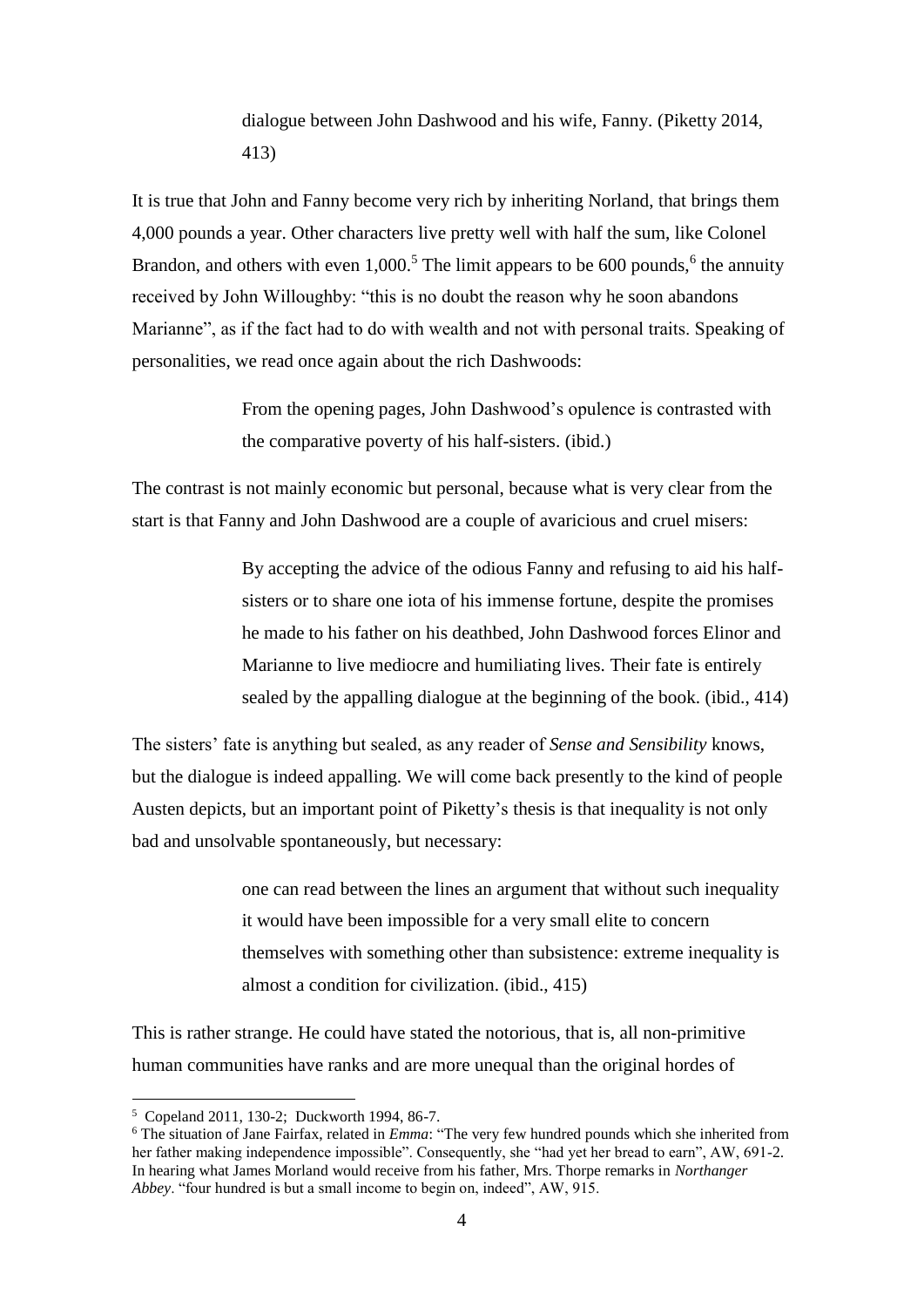humanoids, as the early reflections on society highlighted, and Adam Smith does when he recognizes, and deplores, the disposition to admire the rich and the powerful. Instead, Piketty seems to suggest a sort of conspiracy: someone wishes to fool us with the false idea that if we want civilization we must accept *extreme* inequality, the degree of which is left conveniently imprecise. He repeats:

> these nineteenth-century novelists describe a world in which inequality was to a certain extent necessary: if there had not been a sufficiently wealthy minority, no one would have been able to worry about anything other than survival. This view of inequality deserves credit for not describing itself as meritocratic, if nothing else. In a sense, a minority was chosen to live on behalf of everyone else, but no one tried to pretend that this minority was more meritorious or virtuous than the rest. In this world, it was perfectly obvious, moreover, that without a fortune it was impossible to live a dignified life… Modern meritocratic society, especially in the United States, is much harder on the losers, because it seeks to justify domination on the grounds of justice, virtue, and merit, to say nothing of the insufficient productivity of those at the bottom. (ibid., 416)

Here the rhetoric is clearer, because the "merit" of inequality resides in being openly declared, crassly arbitrary, completely unjustified and totally unrelated to any merit whatsoever. Here we have all of Piketty's ghosts, from his dislike of American capitalism (except F.D.Roosevelt's interventionism, of course) to the idea that inequality (of private fortunes only, of course)<sup>7</sup> is equivalent to "losing", to domination and injustice, something that he, like many others for that matter, proclaims but does not prove.

Reckoning the exceptionable way in which Sir Thomas Bertram, the master of Mansfield Park, watches over the family income, being a pioneer that is personally involved in overseas activities, Piketty writes:

> In *Mansfield Park*, Fanny's uncle, Sir Thomas, has to travel out to the West Indies for a year with his eldest son for the purpose of managing his

<sup>7</sup> That the growth of a State increasingly unequal vis-à-vis its subjects might represent a sort of inconvenience is a notion conspicuously absent in all politically correct discourses on inequality.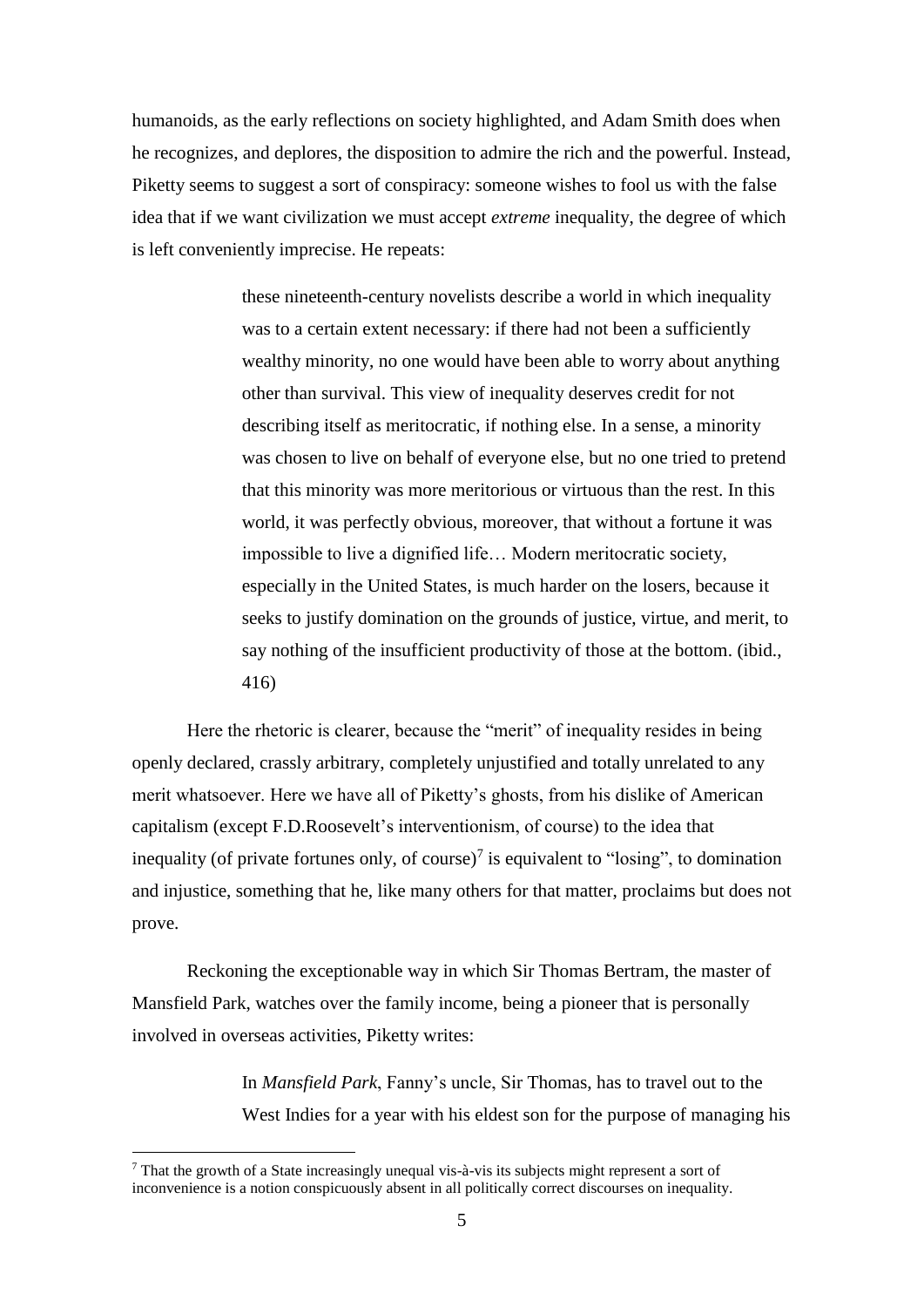affairs and investments. After returning to Mansfield, he is obliged to set out once again for the islands for a period of many months. In the early 1800s it was by no means simple to manage plantations several thousand miles away. Tending to one's wealth was not a tranquil matter of collecting rent on land or interest on government debt. (ibid., 115; cf. also  $120, 207$ <sup>8</sup>

He says nothing here about slavery, when it is evident that Sir Thomas' travels to Antigua to supervise in person his investments (that were rendering "poor returns", a problem that he finally solves) had to do with slave-trade, that Austen opposed and that is expressly cited, being a subject which Sir Thomas does not like to touch, and meets with a "dead silence" (Austen 1982, henceforth AW, 392, 465, 474).<sup>9</sup> The only mention Pikkety makes of slavery, notwithstanding, is to criticize the U.S. and to uphold his dubious thesis that human capital is not capital (Piketty 2014, 158-163).

Sir Thomas' case proves that the following is merely a stereotype of Austen's literature:

> For Jane Austen's heroes, the question of work did not arise: all that mattered was the size of one's fortune, whether acquired though inheritance or marriage. (Piketty 2014, 241)

Piketty seems to have misread Austen, whose vision is much more nuanced. He is, by the way, far from being the first to try to present Jane Austen with conflicting or

<sup>8</sup> If owners had to supervise their estates abroad, it is not clear why they were, as "agrarian capitalists", exempted from such a task at home, and some of Austen's proprietors are actively engaged in managing or overseeing their lands; Michie 2000, 9.

<sup>9</sup> The West Indies are mentioned in other novels as a source of business and investment, like the property of Mr. Smith that Mr. Wentworth helps Mrs. Smith to recover in the last chapter of *Persuasion*, AW, 1097. Cf. also Michie 2000, 16. In the unfinished novel *Sanditon* "West Indians", meaning wealthy settlers, are identified with big spenders (Austen 2003, 176, 22), and Lady Denham complains that they "never think of whether they may not be doing mischief of raising the price of things", to which Mr Parkers objects: "they can only raise the price of consumable articles, by such an extraordinary demand for them and such a diffusion of money among us, as must do us more good than harm. Our butchers and bakers and traders in general cannot get rich without bringing prosperity to *us*. If *they* do not gain, our rents must be insecure, and in proportion to their profit must be ours eventually in the increased value of our houses", ibid., 180. Regarding *Mansfield Park*, Roger Sales (1994, 90) notes that Sir Thomas's trip "coincides with the economic disruption that was caused by the continental blockade…The reason why he stays there longer than he originally intended may be connected with the abolition of the slave trade, which became law during the course of his visit". It was abolished in 1807. Austen's works, in spite of superficial appearances, do not disregard the agitated episodes of her time, Butler, 1975, 294; Kirkham 1983, 116-9, 132; Roberts 2005, 334, and footnote 39 *infra*. For a reading of Northanger Abbey that stresses the echoes of Pitt's 1799 income tax and particularly of the 1797 Restriction Act see Craig 2010.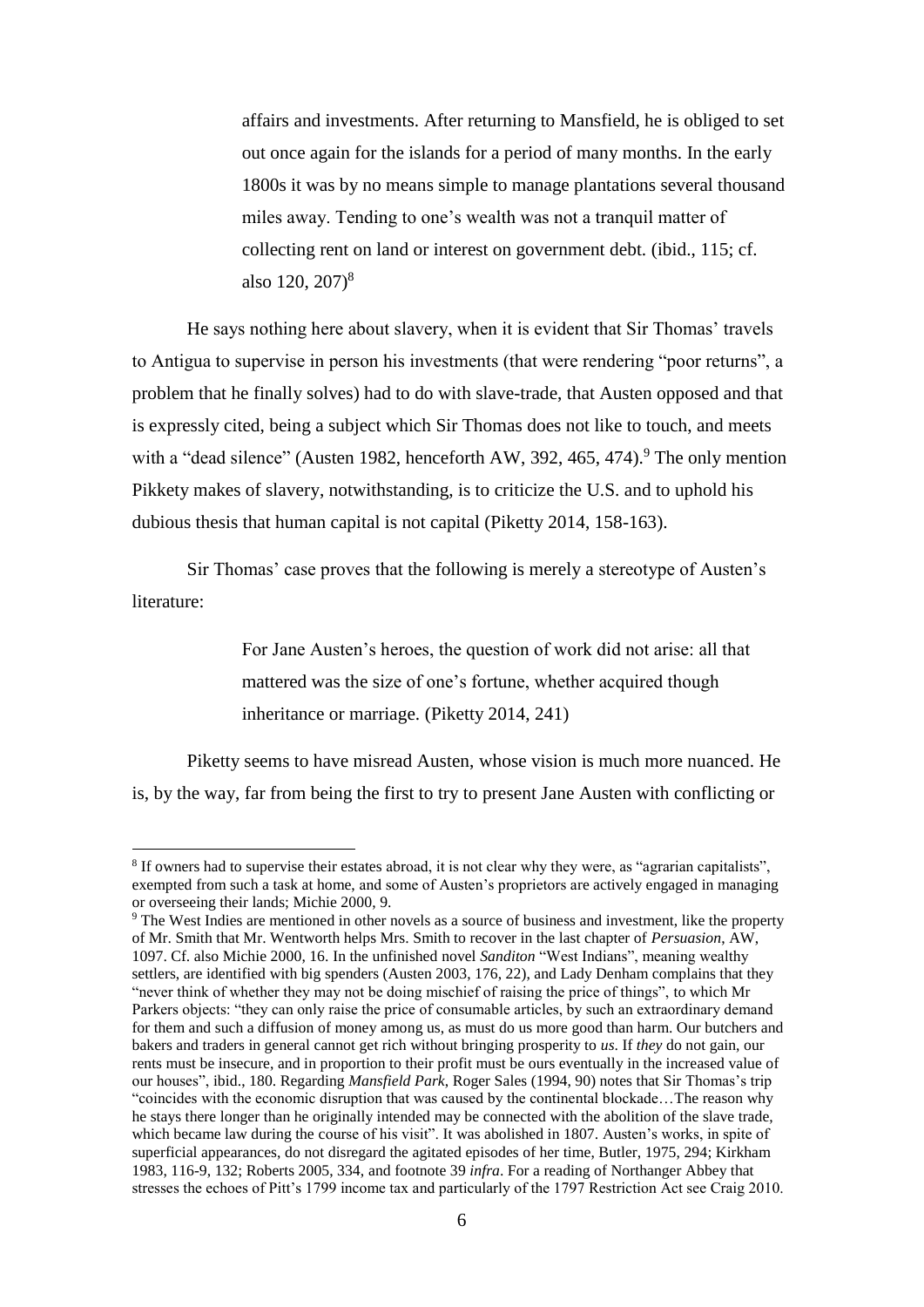even socialist overtones. Almost seventy years ago David Daiches called her "a Marxist before Marx", and praised her realism and the "ruthless clarity" with which she recorded the "economic realities" of a gloomy world allegedly marked by unchangeable inequalities:

> in a society where wealth came mostly from landed property…which descended through the male heir, the fate of a well-brought-up woman was to find a suitable husband, or retire forever into the outer darkness. (Daiches 1948, 289; cf. also Duckworth 1994, 28-9)

This vision of a paralyzed society has more to do with the usual anti-liberal propensity to deny any improvement associated with capitalism than with the historical evidence of the nineteenth century. It is also an example of the so-called Spencer's Law: "The more things improve the louder become the exclamations about their badness" (Rodríguez Braun 2004). It should be added that economists are not excluded, and a remarkable instance is precisely the theory of economic growth. Jane Austen's contemporaries, the classical economists, witnessed a dynamic process of development but practically all of them, starting from Smith, coincided in the mistake of believing that the process would come to an end. This idea has lingered on, passing through the "secular stagnation" of the 1930s and early 1940s, the "limits to growth" of the 1950s and 1960s, and other more or less somber visions until…Piketty himself, whose theory relies heavily on the prediction that economic growth will be subdued in the future, that is, precisely what it has not been in the past two centuries.

Jane Austen (perhaps because she was not an economist…) did realize that the economy was not stagnating, as in *Mansfield Park* when Fanny Price returns home after seven years with her wealthy relatives: "they were in the environs of Portsmouth while there was yet daylight for Fanny to look around her, and wonder at the new buildings" (AW, 562). Similarly, in *Northanger Abbey* (1818), when Catherine Morland reaches Bath together with the Allens, she "was all eager delight; her eyes were here, there, everywhere, as they approached its fine and striking environs" (AW 858; Austen had lived there from 1801 to 1806, and did not like it much; Kirkham 1983, 61-5; Austen 2003, 16). Economic progress is obvious in her unfinished novel *Sanditon* regarding a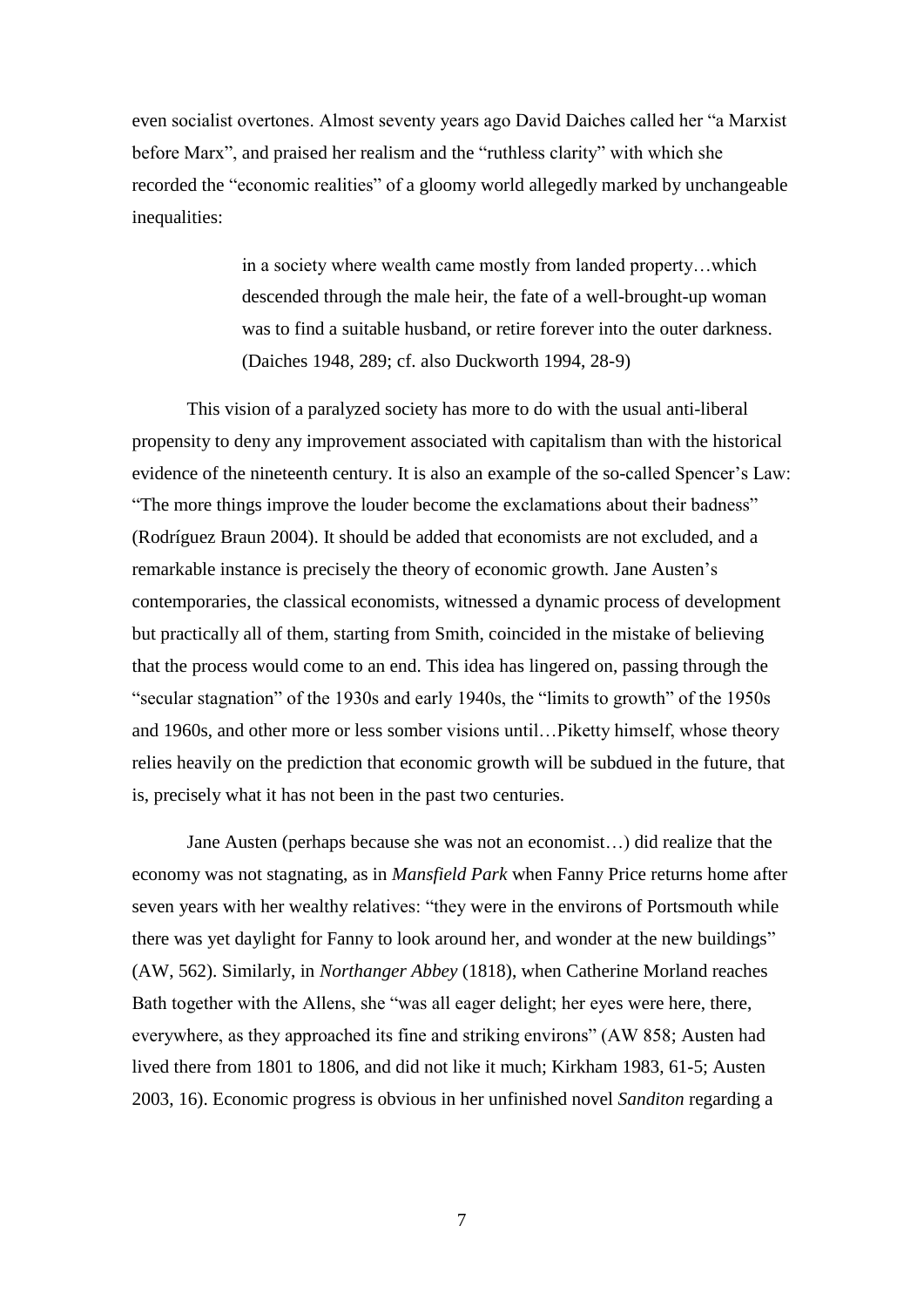new branch of business, also revealing an increase in social welfare: tourism (Austen 2003, 159-162).<sup>10</sup>

An interesting point with respect to income distribution and prosperity is brought up in *Mansfield Park* by Fanny's mother, grumbling about the increasing trouble of getting good servants, and "it is quite a miracle if one keeps them more than half a year" (AW, 567). It is a symptom of economic progress and the wider alternatives open to workers.<sup>11</sup> These pages also embody another notion: both the economy and individuals can change for the better, because they are not fossilized entities, as Fanny observes contrasting her mother with Lady Bertram, her mother's sister: "that where nature had made so little difference, circumstances should have made so much" (AW, 578).<sup>12</sup>

Austen's novels do not display a world devoid of economic and psychological setbacks, but Piketty and others do not appreciate her subtleties in picturing society, and the labors and morals of men and women. It looks as if they commit the same mistake as some feminists who condemn Austen's endings and her happily-ever-after marriages. Karen Newman addresses this critique, recognizes that Austen's novels "reflect the social and legal limitations that women of the eighteenth and nineteenth centuries faced", and recommends caution:

> Her consistent use of economic language to talk about human relations and her many portraits of unsatisfactory marriages prevent us from dismissing her novels as romantic love stories… By reading an Austen novel as a unity with romantic marriage as its final statement, we impose a resolution on her work that makes it conform to the very expectations

<sup>&</sup>lt;sup>10</sup> We find there a critique of anti-competitive mercantilism, when the businessman Mr Parker says "our coast is too full", and tries to downplay Brinshore (Austen 2003, 159-60). Sanditon is a "quiet village of no pretensions" at the seaside, but he and his partner, Lady Denham, who owns the land, plan to invest in a "profitable speculation" (p. 162). A game of cards, popular at the end of the eighteenth century, is mentioned: "Speculation" (pp. 144, 148, 217-8); it is mentioned, together with whist, on chapter 25 of *Mansfield Park*.

<sup>&</sup>lt;sup>11</sup> "What rose were wages on raw labor and especially the great accumulation of human capital, but capital owned by the laborers, not by the truly rich", McCloskey 2014, 85. In characteristic Austenian fashion, cities progress but the heroes praise the country; Edmund Bertram: "We do not look in great cities for our best morality", AW, 423; Fanny: "When I look out on such a night as this, I feel as if there could be neither wickedness nor sorrow in the world; and there certainly would be less of both if the sublimity of Nature were more attended to, and people were carried more out of themselves by contemplating such a scene", AW, 434. Edmund agrees: "they are much to be pitied who have not been taught to feel, in some degree, as you do; who have not, at least, been given a taste for Nature in early life". But Henry Crawford also speaks of "the free air and liberty of the country", AW, 579. <sup>12</sup> The same happens to Kitty Bennet in *Pride and Prejudice*, AW, 375.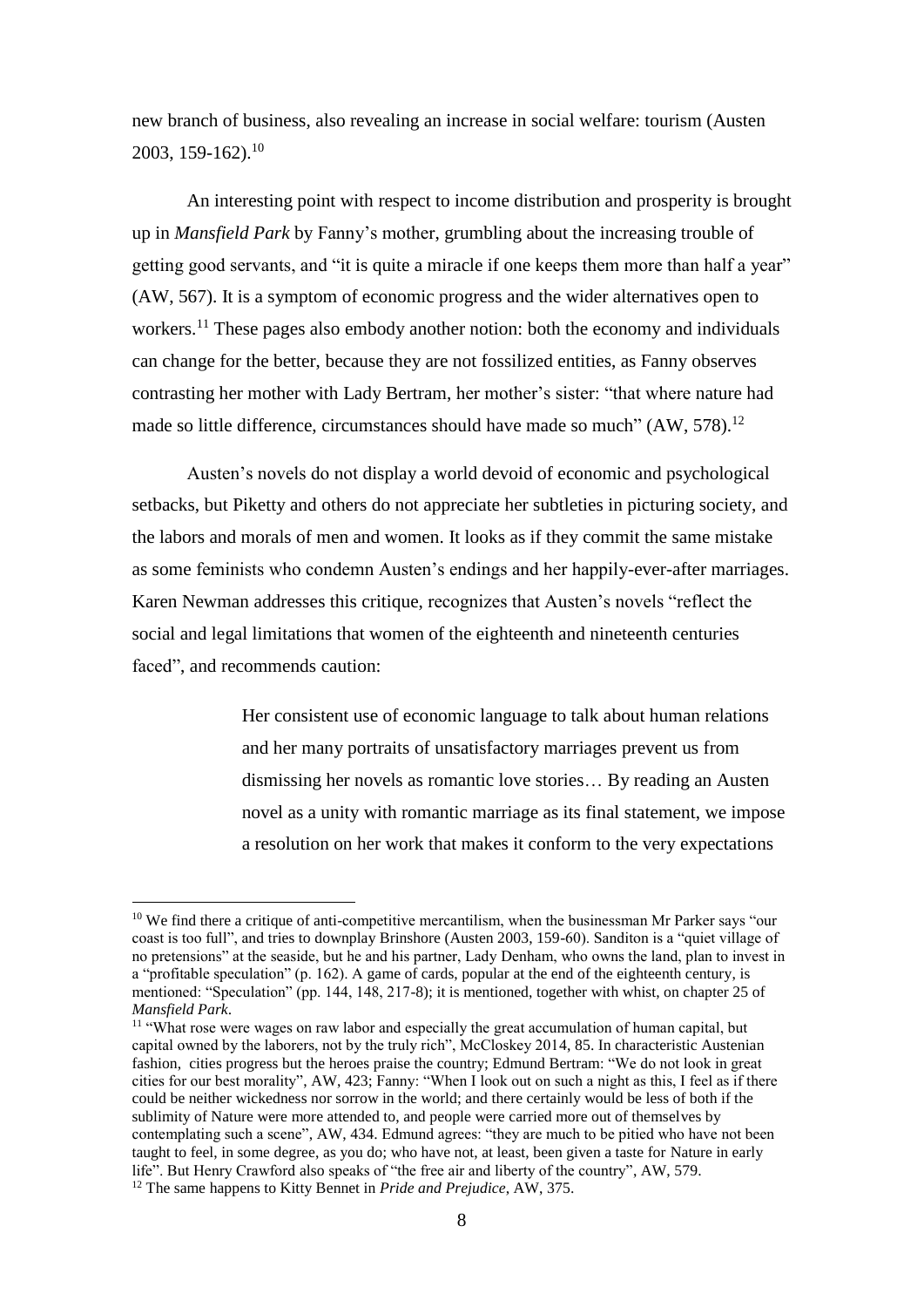for women and novels that Austen's irony constantly undermines. (Newman 1983, 604, 695, 694)<sup>13</sup>

### **Women and men in love, work and unequal wealth**

In Austen's books, besides the clergy and the military, several professions are mentioned to exemplify a rising middle-class, with which Austen sympathizes, and the often bitter reaction against them of the aristocracy and landed gentry: lawyers, physicians, and various tradesmen, some of whom have earned handsome amounts of money by their talents and personal exertions, like Mr. Weston in *Emma* (1815) –where we also have a businesswoman, Mrs. Goddard, who owns and runs a boarding-school, the Coles "of low origin", Jane Fairfax's unnamed "rich" father, and others, especially the ill-treated tenant farmer Mr. Martin  $(AW, 621, 713, 851)$ .<sup>14</sup> It is also the case of Mr. Phillips and the respected Mr. Edward Gardiner, Mrs. Bennet's brother, in *Pride and Prejudice* (1813): his character and his wife's are much praised.<sup>15</sup> And *Mansfield Park* confirms that Henry Crawford

> wished he had been a William Price, distinguishing himself and working his way to fortune and consequence with so much self-respect and happy ardour, instead of what he was! (AW, 493)

The marine world is often well-regarded by Austen –her two younger brothers had successful naval careers and ended in being Rear-Admirals (Roberts 2005, 332)–, and also is associated with income, but, as in any other profession, although in this case it is related to the State, wealth does not come gratis to a man in the Navy, and he has to distinguish himself *working his way to fortune* (Southam 2005, 375-6). Just as with

<sup>&</sup>lt;sup>13</sup> "Austen is not a romantic novelist. She writes novels about romantic entanglements, but she is not often inclined to be sentimental in the pejorative sense", Dadlez 2009, 14. Cf. also Kirkham 1938, 82, 160.

<sup>&</sup>lt;sup>14</sup> The pretentious Mrs. Elton despises the upstart Tupmans in *Emma* alluding to a city that was a paradigm of the Industrial Revolution: "They came from Birmingham, which is not a place to promise much, you know, Mr. Weston. One has not great hopes from Birmingham. I always say there is something direful in the sound", AW, 766.

<sup>&</sup>lt;sup>15</sup> "Mr. Gardiner was a sensible, gentlemanlike man, greatly superior to his sister, as well by nature as education. The Netherfield ladies would have had difficulty in believing that a man who lived by trade, and within view of his own warehouses, could have been so well-bred and agreeable", AW, 255. Duckworth (1994, 151) compares him with Mr. Robert Martin in *Emma*. Cf. also Mansell, 1973, 91-2. In *Pride and Prejudice* we have also Sir William Lucas, risen to knighthood, but who was "formerly in trade in [the fictitious town of] Meryton", AW, 194.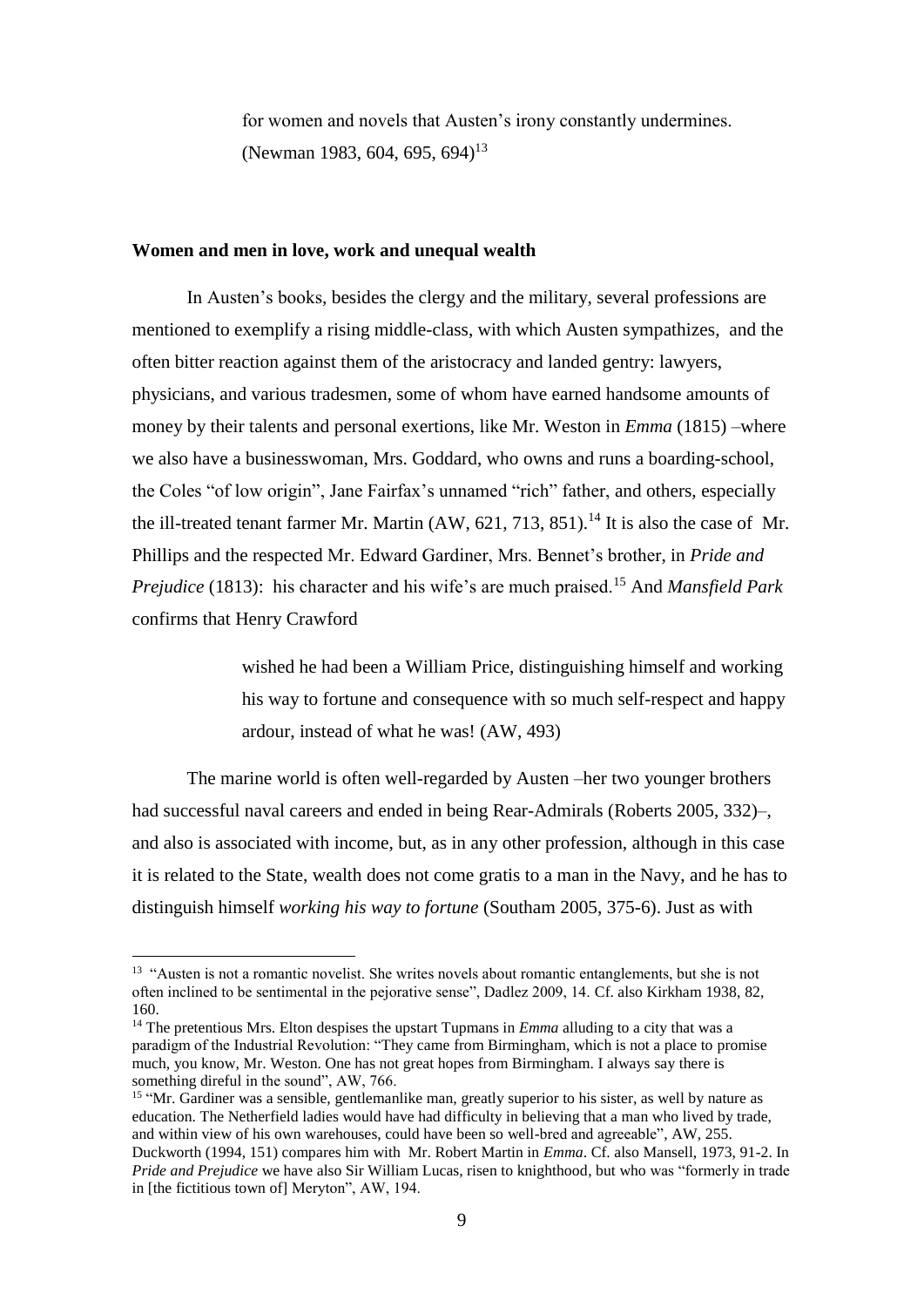young midshipman William Price, so in *Persuasion* with the recently retired Admiral Croft and Captain Frederick Wentworth (Auerbach 1972, 117, 120).

Prudence and economy are always extolled in Austen's books, and living beyond one's income is always censured, as in the case of Mr. Willoughby in *Sense and Sensibility*, who will be mentioned in a moment, or Miss Churchill in *Emma* (AW, 618), or Sir Walter Elliot and Mr. and Mrs. Smith in *Persuasion*, this last couple through the bad influence of Mr. William Elliot, <sup>16</sup> or Lydia Bennet and Charles Wickham in *Pride and Prejudice*, or Mr. Charles Bingley's sisters in this same novel, that incidentally gives another example of wealth created by trade:

> They [Caroline and Louisa Bingley] were in fact very fine ladies…but proud and conceited. They…had a fortune of twenty thousand pounds, were in the habit of spending more than they ought, and of associating with people of rank, and were therefore in every respect entitled to think well of themselves, and meanly of others. They were of a respectable family in the north of England; a circumstance more deeply impressed on their memories than that their brother's fortune and their own had been acquired by trade.  $(AW, 193)^{17}$

Austen's denunciations fall strongly against snobbish and vain aristocrats like Sir Walter Elliot, obsessively perusing his family's entry in the *Baronetage*, with too many mirrors to marvel at his own looks, but who are unable to increase or even to maintain their patrimony, and spend more than they collect, "growing dreadfully in debt", as in *Persuasion* (AW, 978): he has to retrench and leave and rent out the family estate, Kellynch Hall, to Admiral Croft.<sup>18</sup>

<sup>&</sup>lt;sup>16</sup> "Mr. Elliot had led his friend [Mr. Smith] into expenses much beyond his fortune. Mrs. Smith did not want to take blame to herself, and was most tender of throwing any on her husband; but Anne could collect that their income had never been equal to their style of living, and that from the first there had been a great deal of general and joint extravagance. From his wife's account of him she could discern Mr. Smith to have been a man of warm feelings, easy temper, careless habits, and not strong understanding…And the Smiths accordingly had been ruined", AW, 1076.

<sup>&</sup>lt;sup>17</sup> Sir William Lucas, another person enriched by trade ("formerly in trade in Meryton, where he had made a tolerable fortune") but not proud of having been so, is also ridiculed, AW, 194.

<sup>&</sup>lt;sup>18</sup> Debts had to be honoured, as the strict Lady Russell says to Elizabeth Elliot: "We must be serious and decided; for after all, the person who has contracted debts must pay them; and though a great deal is due to the feelings of the gentleman, and the head of a house, like your father, there is still more due to the character of an honest man", AW, 980. Benditt observes, however: "not all of Austen's characters regard promises as inviolate", Benditt 2003, 246. We find another example of debt linked to irresponsible behavior in *Mansfield Park*, when Sir Thomas Bertram disapproves his eldest son for his extravagances: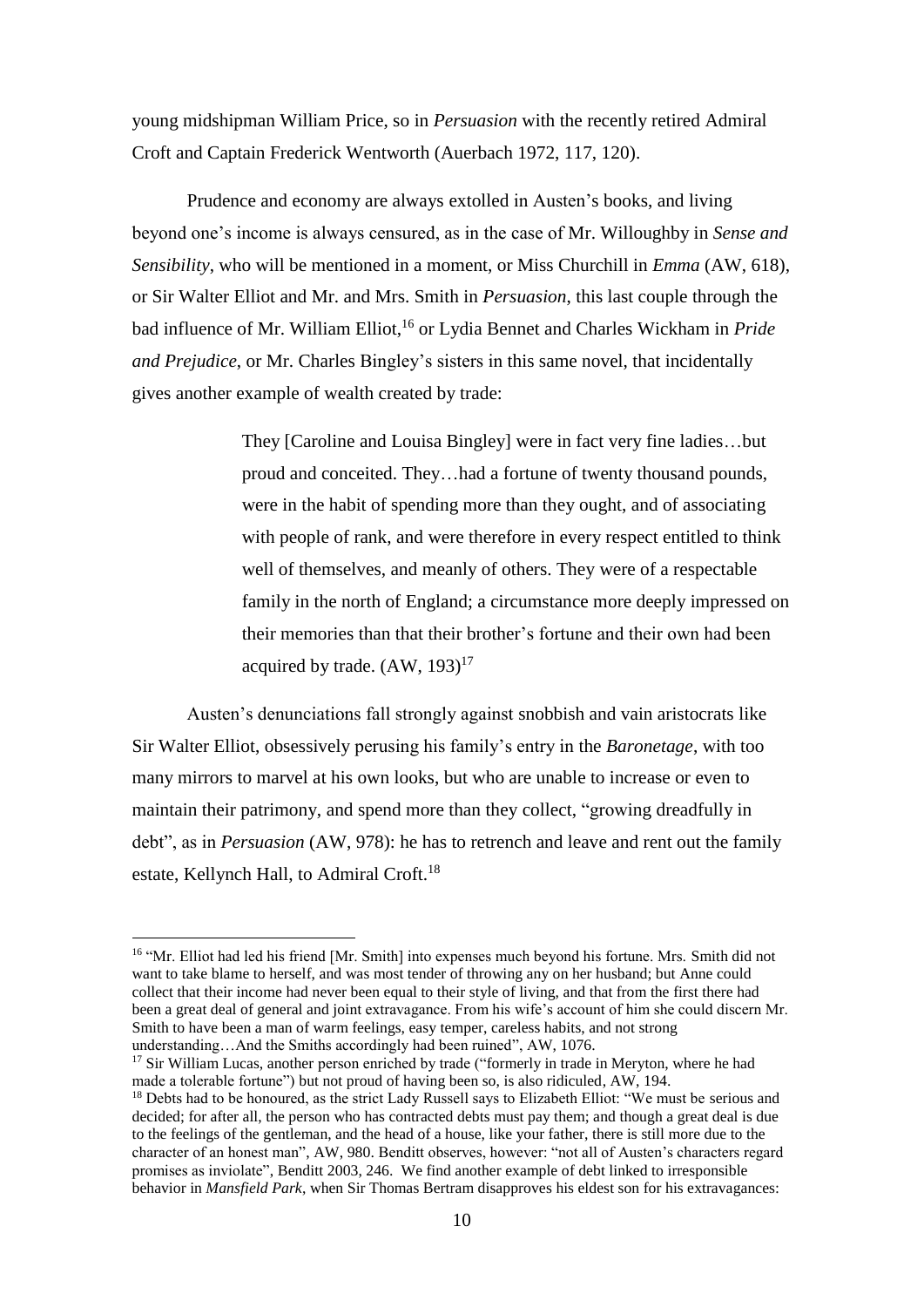As regards women, Shannon Chamberlain simplifies Austen by thus reducing their problem: "her most charming heroines are actually fortune hunters", and stating what we supposedly think of Elinor and Marianne Dashwood: "Why don't they just go out and get jobs, instead of looking for rich men, after all?" (Chamberlain 2014).

It is not true that they were all fortune hunters: the most charming heroines wish to marry for love, and succeed in doing so, although they approve richness, as to a certain degree does almost everyone else, a sentiment which can debase ethics and has been at all times much regretted by moralists, including Adam Smith in *The Theory of Moral Sentiments*. Smith says that, as we noted before, there is no real society without ranks and order (not meaning that the same individuals or specific groups should always occupy them), and this requires that wealth should be admirable, which is natural and useful, but is "at the same time, the great and most universal cause of the corruption of our moral sentiments" (Smith 1759, 61; see the Introduction 17-18; cf. also Newman 1983, 697). <sup>19</sup> Austen, as Smith, "fears that economic considerations will outweigh and overcome moral considerations in human conduct" (Duckworth 1994, 88).<sup>20</sup>

Additionally, progress made possible for an increasing group of women not do what nearly all of them, like nearly all of men, had always done, i.e. "in the sweat of thy face shalt thou eat bread". This does not mean that the opportunity of not working and

<sup>&</sup>quot;Tom listened with some shame and some sorrow; but escaping as quickly as possible, could soon with cheerful selfishness reflect that he had not been half so much in debt as some of his friends", AW, 389. In *Pride and Prejudice* we are informed that the wrongdoer George Wickham "had left many debts behind him, which Mr. Darcy afterwards discharged", AW, 314.

 $<sup>19</sup>$  Desire for rank and wealth may be not too intense as to corrupt absolutely, but in such cases Austen</sup> does not fail to criticize it, for example, by way of mockery, as in *Pride and Prejudice*, with the outbursts of the social-climber Mrs. Bennet to Elizabeth on hearing of her engagement to Mr. Darcy: "How rich and how great you will be! What pin-money, what jewels, what carriages you will have! …I am so pleased –so happy. Such a charming man! –so handsome! So tall!", AW, 371. This echoes her same expression before, when knowing about the engagement of Jane to the wealthy Mr. Bingley: "I am so happy!", AW, 355. She mentions carriages not by chance, MacDonagh notes: "Perhaps the greatest single divide for middle-class families was whether or not they kept a carriage"; and recalls *Sense and Sensibility*: "Mrs. Dashwood's social descent on her husband's death was marked straightaway by the sale of his horses, and then his carriage", MacDonagh 1991, 59; cf. AW, 14. The signal of Mrs. Weston's "domestic comfort" in *Emma* is "a carriage of her own", AW, 620. Miss Hawkins's elder sister "was very well married, to a gentleman in a great way, near Bristol, who kept two carriages!", AW, 701. On Miss Hawkins's rich brother: "his carriages were the pride of him", AW, 746. And in *Northanger Abbey*  Isabella Thorpe looks forward to having via marriage "a carriage at her command", AW, 910. In *The Watsons* we read: "The Edwards were people of fortune who lived in town and kept their coach; the Watsons inhabited a village about three miles distant, were poor and had no close carriage", Austen 2003, 107.

<sup>20</sup> From her our own days to ours, notwithstanding, not to go back to Virgil's *auri sacra fames*, we have been witnesses to the possibilities of justifying encroachments upon individual liberties under the romantic umbrella of dramatic Wordsworthian complaints that "everything has been put up to market", Batho 1933, 175.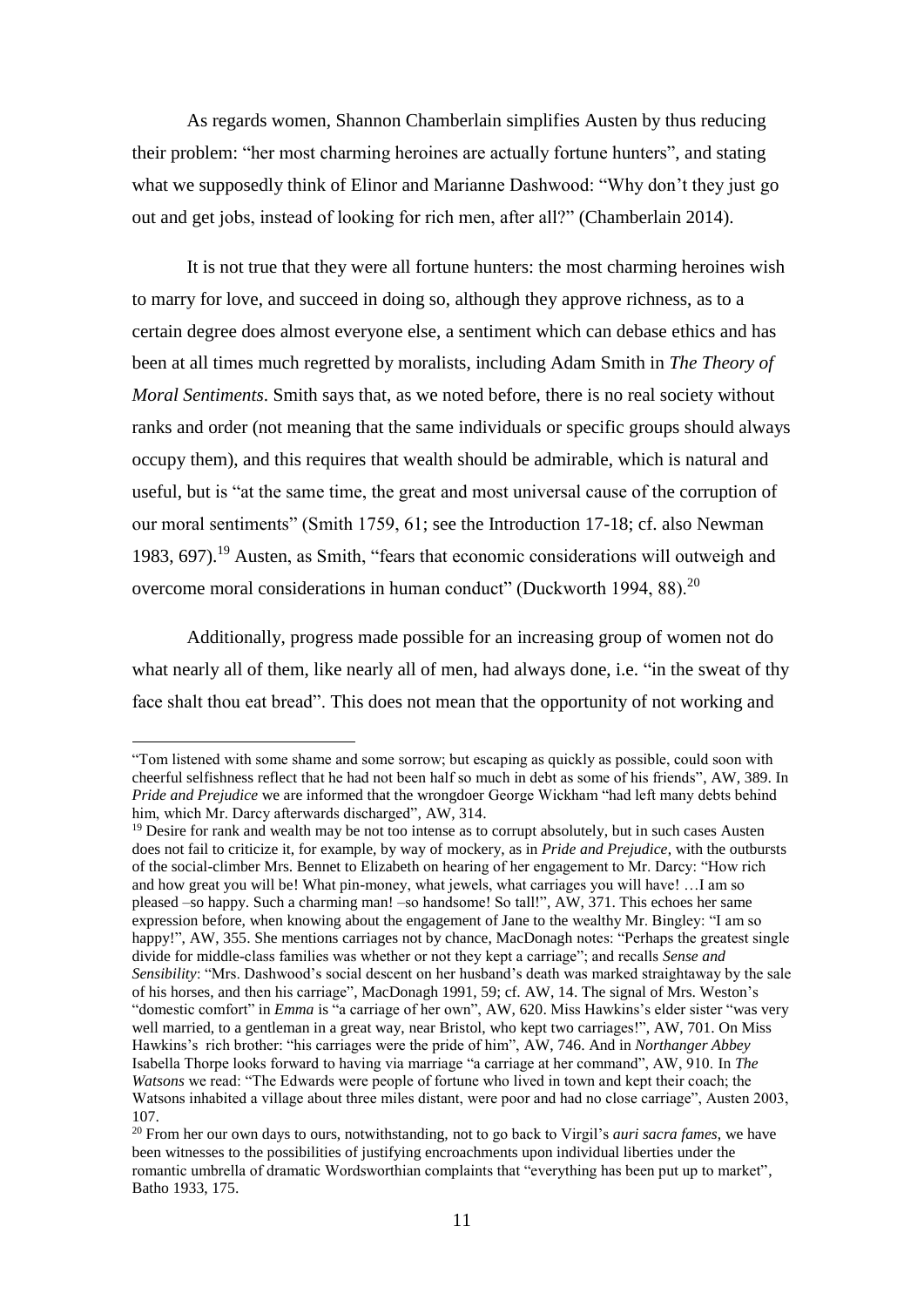benefitting from their husbands' means was plain sailing, as the always realistic Austen states on the first page of *Mansfield Park*:

> But there certainly are not so many men of large fortune in the world as there are pretty women to deserve them. (AW, 379)

So money considerations are to be included in women's right to choose their lives, which they do in Austen's novels, albeit not always rightly.<sup>21</sup> But the option of labor is always open and, although rarely then (as well as later) a preferred choice for a lady, it would be preferred by some if the alternative was a marriage without love.<sup>22</sup> This is precisely the case of Miss Frederica Vernon, the good-natured and unhappy daughter of the villainous protagonist of Austen's epistolary novel *Lady Susan*, an early work that was not published until 1871. In Letter 21, Miss Vernon writes to Mr. Reginald de Courcy complaining about the forced marriage that her mother is plotting between herself and Sir James Martin, and adds: "I would rather work for my bread than marry him"; and Emma Watson, in the unfinished novel *The Watsons*, says: "I would rather be a teacher at a school (and I can think of nothing worse) than marry a man I did not like" (Austen 2003, 74, 110).

<sup>&</sup>lt;sup>21</sup> Michael Chwe, who presents Austen as a resourceful game theorist, has this to say: "Strategic thinking is not the same as selfishness: Fanny Dashwood is both selfish and a strategic blunderer, for example. Srategic thinking is not the same as moralizing about what one 'should' do: Mary Bennet quotes maxims of proper conduct but is useless strategically. Strategic thinking is not the same as having economistic values such as frugality and thrift: Mrs. Norris exemplifies both economizing and strategic stupidity. Strategic thinking is not the same thing as being good at artificially constructed games such as card games: Henry Crawford likes to win card games but in real life cannot choose between Fanny Price and the married Maria Rushworth and fails disastrously", Chwe 2013, 6. Virginia Woolf thought that Austen's mind, like Shakespeare's, "consumed all impediments…without hate, without bitterness, without fear, without protest, without preaching", Duckworth 1994, xxvi.

<sup>22</sup> In *Sense and Sensibility*, when the possibility of a match between Edward and Ellinor is first mentioned, the following is said about her mother, Mrs. Dashwood: "Some mothers might have encouraged the intimacy from motives of interest, for Edward Ferrars was the eldest son of a man who had died very rich; and some might have repressed it from motives of prudence, for, except a trifling sum, the whole of his fortune depended on the will of his mother. But Mrs. Dashwood was alike uninfluenced by either consideration. It was enough for her that he appeared to be amiable, that he loved her daughter, and that Elinor returned the partiality. It was contrary to every doctrine of hers that difference of fortune should keep any couple asunder who were attracted by resemblance of disposition", AW, 9. This reluctance to consider any material dimension, however, is not a realistic standpoint: as is the case with Marianne, Mrs. Dashwood "had yet to learn" to govern her strong feelings, AW, 5. We will come back to this when we get to Austen, Adam Smith and the importance of moderation. Regarding job opportunities, an educated young woman as Jane Fairfax in *Emma* might dislike working as a governess, but she is nevertheless aware that "there are advertising offices, and that applying to them I should have no doubt of very soon meeting with something that would do", AW 761, cf. also Kirkham 1983, 132, 142-3.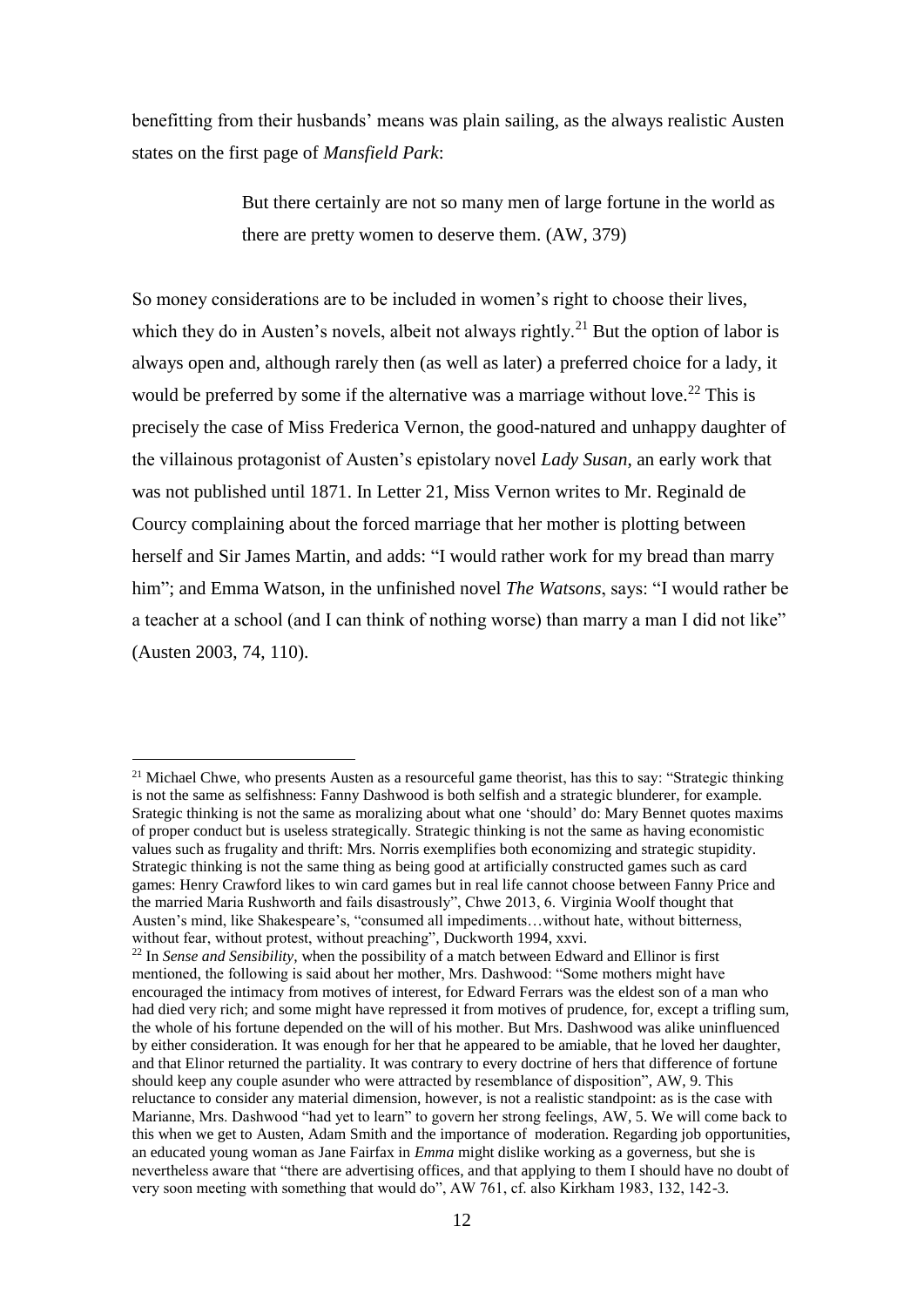In *Sense and Sensibility*, after Edward Ferrars declares his modest objectives in life, Marianne says:

> "What have wealth or grandeur to do with happiness?" "Grandeur has but little," said Elinor, "but wealth has much to do with  $it$ "

"Elinor, for shame!" said Marianne, "money can only give happiness where there is nothing else to give it. Beyond a competence, it can afford no real satisfaction, as far as mere self is concerned." (AW, 46)

But the same Marianne that so lectures the practical Elinor would like to have hunters, and when Edward remarks that not everybody hunts she blushes in replying: "But most people do." By the way, practical considerations are treated with disdain by Piketty when he recalls the "one difficulty" finally faced by Edward and Elinor: "they only wanted something to live upon" (AW, 179; Piketty 2014, 414). But all couples make such considerations, and love is pondered with estimations about "the comforts of life."

And when in *Northanger Abbey* Isabella Thorpe assures "my wishes are so moderate that the smallest income in nature would be enough for me. Where people are really attached, poverty itself is wealth" and his brother John adds "Let me only have the girl I like, say I, with a comfortable house over my head, and what care I for all the rest? Fortune is nothing" (AW, 909), their cunning, manipulative and boastful characters are sufficient to make the reader beware of their untruthfulness.

Ambivalence regarding money's role does not preclude acknowledging the moral failure of losing love for money's sake, as John Willoughby explains when he opens his heart to Elinor in *Sense and Sensibility*; he is a fortune hunter indeed; he wants to live well, spend quite a lot, and not to work:

> "My fortune was never large, and I had always been expensive, always in the habit of associating with people of better income than myself. Every year since my coming of age, or even before, I believe, had added to my debts…it had been for some time my intention to re-establish my circumstances by marrying a woman of fortune. To attach myself to your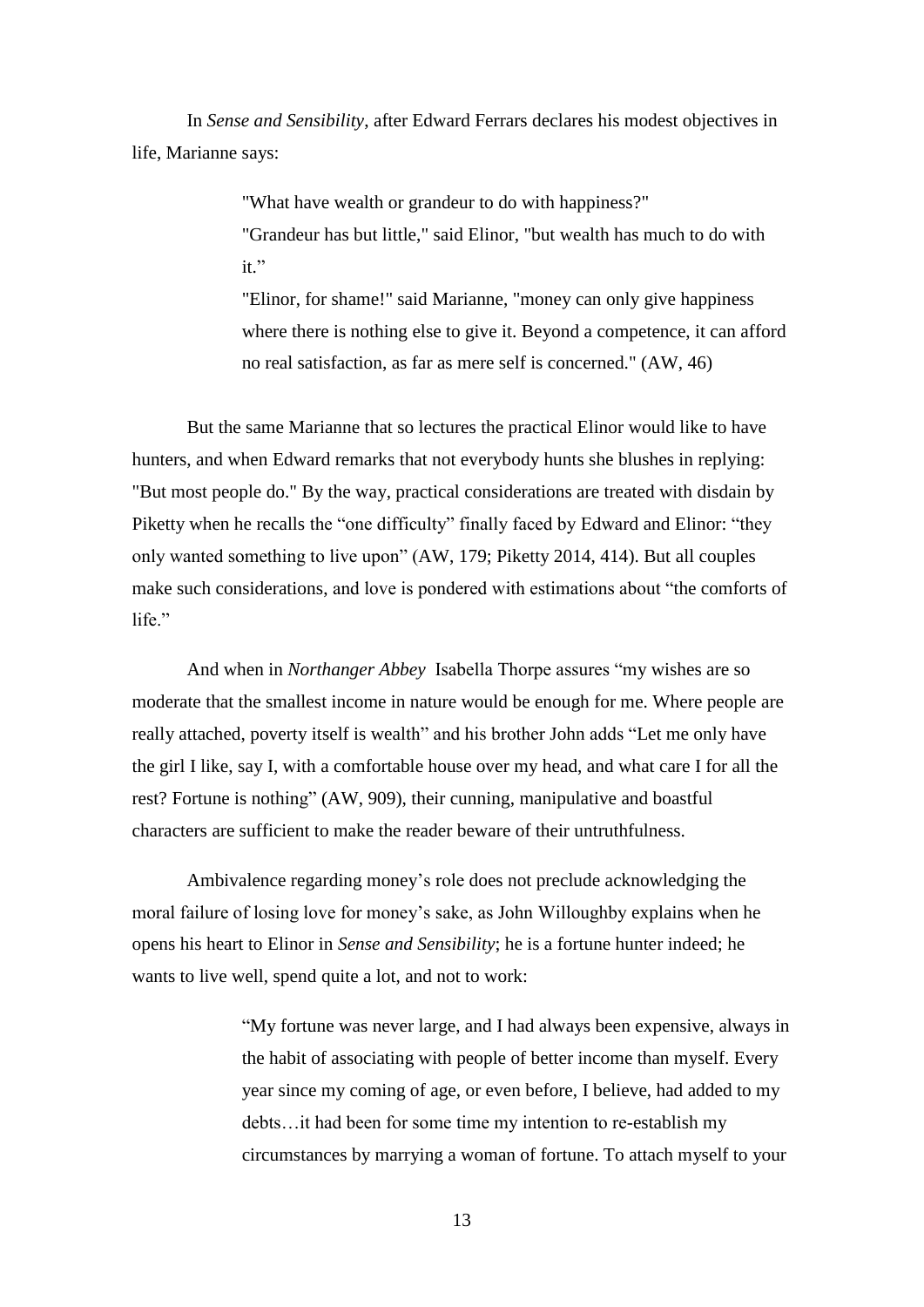sister, therefore, was not a thing to be thought of…To avoid a comparative poverty, which her affection and her society would have deprived of all its horrors, I have, by raising myself to affluence, lost everything that could make it a blessing." (AW, 155)

Austen's heroines are not calculating hags, and when some female characters are, like Fanny Dashwood in *Sense and Sensibility* or Mrs. Norris in *Mansfield Park*, the reader unmistakably perceives their nastiness (Trepanier 2014, 63-4). What women are, and the best ones at that, is "rational creatures", as Elizabeth Bennet claims to be in *Pride and Prejudice* (AW, 240). Mrs. Croft says to her husband in *Persuasion*:

> "But I hate to hear you talking so like a fine gentleman, and as if women were all fine ladies, instead of rational creatures. We none of us expect to be in smooth water all our days." (AW, 1008)

The term "rational" is used in Austen's works regarding female characters, and it indicates the opposite of the behavior of women who are not independent and are obsessively chasing possible husbands, as in *Pride and Prejudice*, when Mr. Bennet speaks derisively to Elizabeth about his younger daughters: "your very silly sisters" (AW, 299; Kirkham 1983, 4-5).

On the other hand, labor is admired, even lyrically, as in *Persuasion*: "the ploughs at work, and the fresh-made path spoke the farmer…meaning to have spring again" (AW, 1015). And substantial changes in a purportedly immovable unequal society are celebrated: Anne Elliot recognizes that the sensible, professional Crofts are more deserving than her own blue-blooded family:

> She could not but in conscience feel that they were gone who deserved not to stay, and that Kellynch Hall had passed into better hands than its owners.  $(AW, 1034)^{23}$

<sup>&</sup>lt;sup>23</sup> "The landed world of the gentry is shown to be pretty much unredeemable and decaying", Auerbach 1972, 122. "Landlords did not engorge the national product, contrary to what Ricardo confidently predicted. Indeed the share of land rents in national (and world) income fell heavily from the moment Ricardo claimed it would steadily rise. The outcome resembles that from Malthus, whose prediction of population overwhelming the food supply was falsified nearly from the moment he claimed it would happen", McCloskey 2014, 85.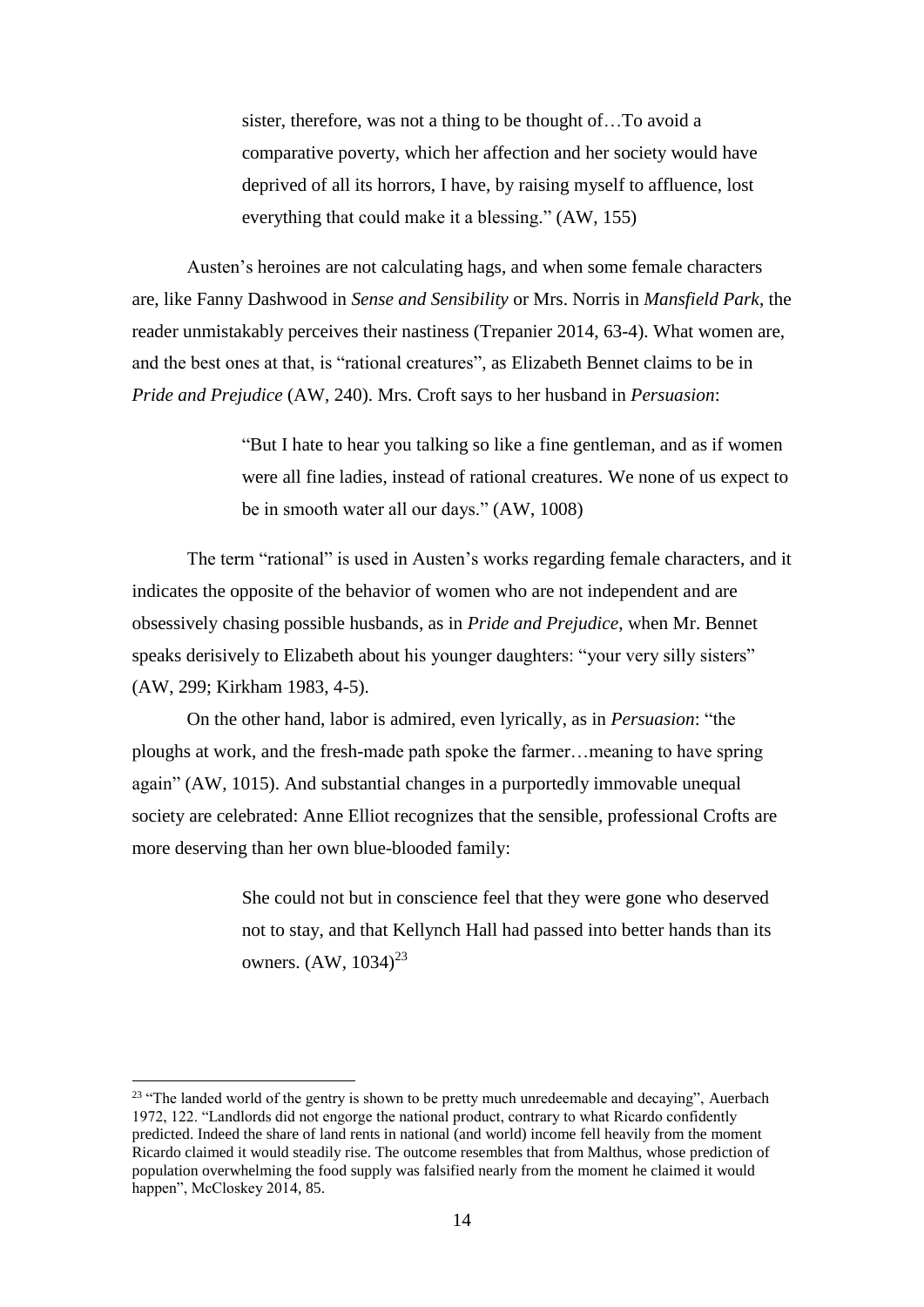While work is respected, when one sees the opposite argument, as when in the same *Persuasion* Mrs. Clay proclaims that only the people who do not work at all "hold the blessings of health and a good appearance to the utmost" (AW, 984), it is clear that Austen is showing a capacity of being ironic and funny.

The critical point is not to be unequal pursuing money, but the way through which one tries to get it. The evil of William Elliot was not that he was interested in money ("Do not you? Do not we all?" asks Miss Mary Crawford in *Mansfield Park*, AW, 482) but, as Mrs. Smith tells Anne: "Money, money was all that he wanted" (AW, 1072), she says in *Persuasion* referring to William Elliot, who did not love and was "very unkind" (AW, 1077) to his first wife: money was truly *all* he wanted.

In other cases it is possible to solve the problem of wealth and virtue: in her texts if in the commercial realm individuals are drawn to wealth, in their personal lives they may choose virtue…Through the marriage of Edmund Bertram and Fanny Price in *Mansfield Park*, as through the marriage between Fitzwilliam Darcy and Elizabeth Bennet in *Pride and Prejudice*, Austen unites virtue and wealth without conflating the two. (Michie 2000, 11-12, 17-18)<sup>24</sup>

So there is ambivalence in inequality according to Austen, but this has nothing to do with any kind of social sickness: it refers to individuals, because the search for money can be beneficial or detrimental to our characters. A person can be rich and dishonest and selfish like John and Fanny Dashwood, but also rich and generous, like the reader learns (late) of Mr. Darcy in *Pride and Prejudice*: "It was acknowledged, however, that he was a liberal man, and did much good among the poor" (AW, 314).<sup>25</sup>

<u>.</u>

<sup>25</sup> Also, people can have prejudices and a good nature, like Lady Russell in *Persuasion*: "She may be blind to the faults of those who possess Rank, but she is not insensitive to the virtues of the lowly born", Zietlow 1965, 183. About helping the poor, Emma Wodehouse, with Mr. Elton and Harriet Smith in mind, thinks something in line with the question of redistribution and incentives, somewhat like the "less eligibility principle" that the classical economists would consider some years later in their debates about the Poor Law reform: "There are people, who the more you do for them, the less they will do for themselves", *Emma*, AW, 657. Due to her pervasive snobbish manipulations and "social arrogance", however, "there is a suspicion that this task [helping the poor, in her particular case] is done without a sincere sense of obligation", Duckworth, 1994, 150. In *Sanditon* Lady Denham remarks: "It would be only encouraging our servants and the poor to fancy themselves ill, if there was a doctor at hand", Austen, 2003, 181.

<sup>&</sup>lt;sup>24</sup> "In order to show how good conduct can be achieved by those who feel the pleasures of money, Austen must tell the story not of how a poor individual becomes virtuous but of how a rich one does. This is the story she tells in *Emma*, by making the wealthy woman not a marginalized or negative figure against whom virtue is defined but the heroine of her story", Michie 2000, 19.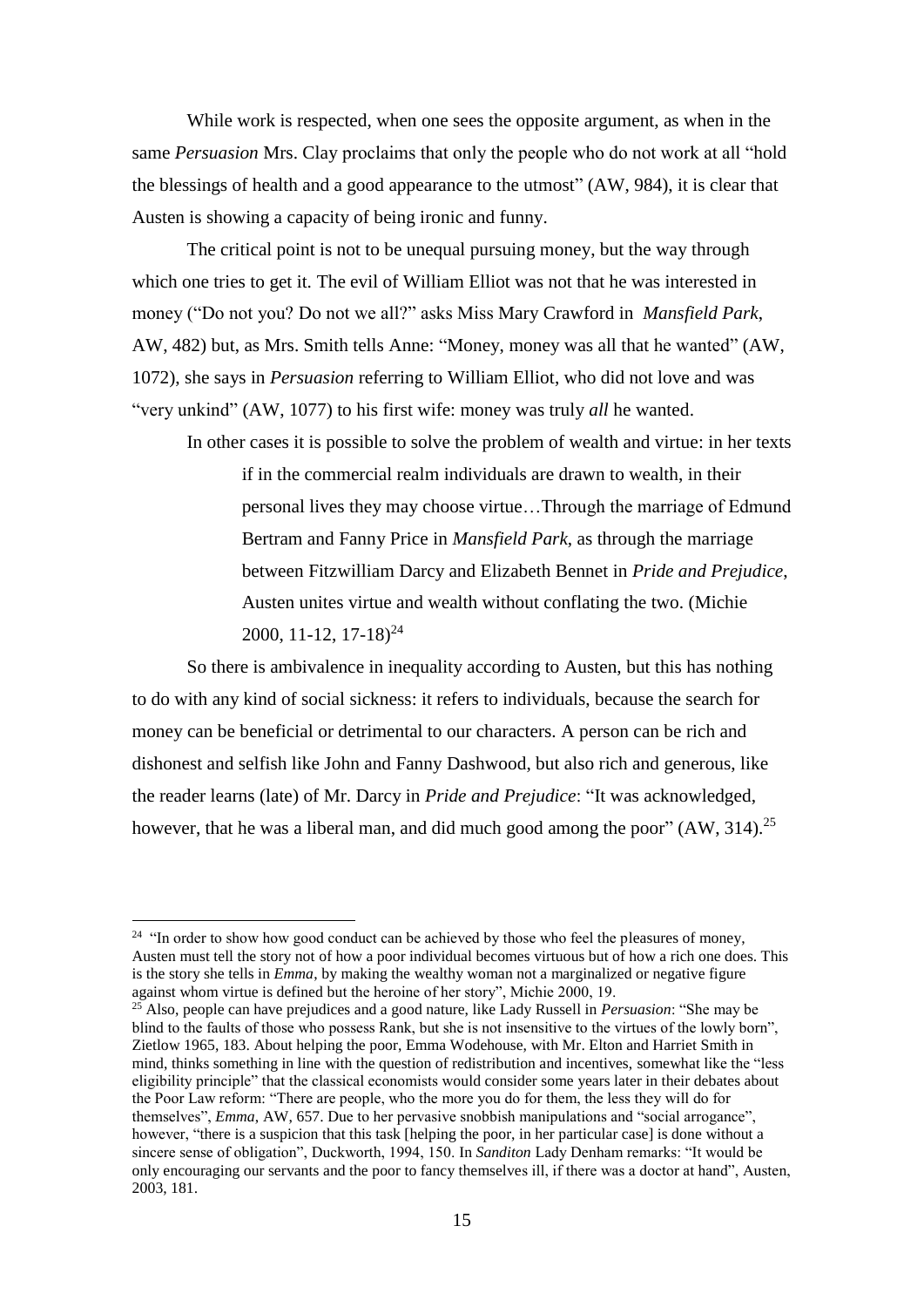The question of disentangling the ambivalence is not an easy one, and this is what the novelist underlines:

> Austen's moral concern is not really with instruction in rectitude… She is concerned with the difficulty, in real life, of clearly understanding both ourselves and others. (Benditt 2003,  $246$ )<sup>26</sup>

Gilbert Ryle distinguishes between two camps of moralists, the bi-polar Calvinists and the Aristotelians, who see people "differing from one another in degree and not in kind", and situates Austen in this second camp. This realistic and moderate approach is typical of her books, where we can find a vice that can be proper to a certain extent, as Darcy's pride, and a virtue that can be excessive, as the firmness of character: Anne reflects in *Persuasion* that any virtue, "like all other qualities of the mind, should have its proportions and limits" (Ryle 1968, 295-7, 289; AW, 1031).

#### **Austen, Smith, inequality, and back to Piketty**

1

From what has been said before, from the novelist's qualified tribute to moderation and realism, labor and responsibility, and her balanced visions on inequality through money and wealth, it will not surprise the reader that Jane Austen has been associated with moralists such as Shaftesbury, Hume, and particularly Adam Smith.<sup>27</sup> Thus, when in *Mansfield Park* Miss Crawford speaks of "the true London maxim, that everything is to be got with money" (AW, 407), Elsie Michie comments: "she echoes Smith's argument that self-interest is a universal drive" (Michie 2000, 15).

But shades and degrees are present both in the novelist and in the Scottish philosopher. Self-interest is undoubtedly a universal drive, but it can be exaggerated. The manner in which Austen reveals this is, again, through personal features: she who asks rhetorically the apparently sensible question about whether we are not all of us interested in money is Miss Crawford, who is far from being ethically impeccable, and

<sup>&</sup>lt;sup>26</sup> "Austen's characters are not stick-figures, nor are they caricatures...her characters are sometimes inconsistent, not because Austen is inconsistent, as some of her critics have thought, but because life, as she represents it, is too difficult to be easily subsumed under a set of clear and firm guidelines…She favours an ethical approach that emphasizes character and the virtues, emphasizing aspects of character, particularly self-knowledge, spirit within limits, proper pride, sympathy, and intelligence and education, that she believes will serve us, and others, well", Benditt, 2003, 247-8.

<sup>27</sup> Gallop 1999, 109; Ryle 1968, 298-301; Dadlez 2009; Knox-Shaw 2005, 348, 354.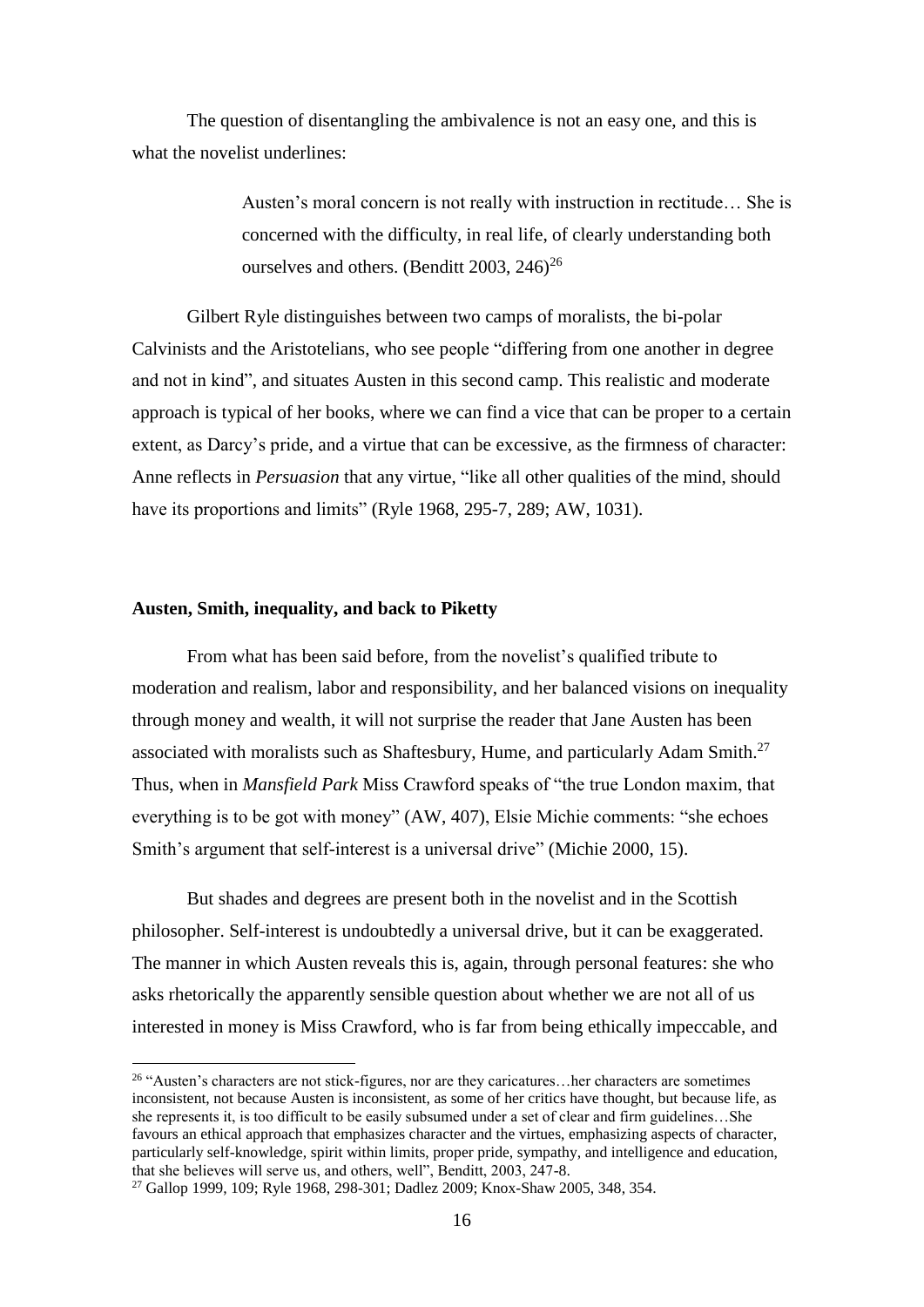can be overtly cynical: "Selfishness must always be forgiven you know, because there is no hope of a cure" (AW, 411). Neither is morally commendable her brother Henry, who states that the most interesting point in the world is "how to make money; how to turn a good income into a better" (AW, 488). On the other hand, one is tempted to fancy that the way Miss Crawford is judged by the heroine Fanny Price ("She had only learnt to think nothing of consequence but money", AW, 592) is perhaps too severe.<sup>28</sup>

Another example of Austen's realistic irony is, again, how she uses a typically Smithian rhetoric in *Sense and Sensibily* to sum up how a vulgar and cunning character like Lucy Steele can practice self-love only to her own benefit:

> The whole of Lucy's behaviour in the affair, and the prosperity which crowned it, therefore, may be held forth as a most encouraging instance of what an earnest, an unceasing attention to self-interest, however its progress may be apparently obstructed, will do in securing every advantage of fortune, with no other sacrifice than that of time and conscience.  $(AW, 182)^{29}$

What is indisputable is that self-command is fundamental for Austen. She uses this expression approvingly in all her novels, and also the word propriety. Sometimes she puts both words in the same sentence, as in *Sense and Sensibility* when Elinor "did venture to suggest the propriety of some self-command to Marianne" (AW, 27) or in *Emma*: "a habit of self-command in you, a consideration of what is your duty, an attention to propriety" (AW, 744). The meaning and the words are the ones used repeatedly by Smith in *The Theory of Moral Sentiments*: self-command in the title of Section III, Part VI, and propriety in the title of Part I and its three sections.

<sup>28</sup> Note that money was all William Elliot *wanted*, while in the case of Mary Crawford it was all she had learnt to *think of consequence*. An example of Austen's nuances on the matter is the dialogue between Edmund Bertram and Miss Crawford in *Mansfield Park*, when she opens: "A large income is the best recipe for happiness I ever heard of". The discussion leaves the message that the basic point is not wealth per se but its dimension and means to acquire it. "You intend to be *very* rich?" says Edmund, and this is when she gives the answer quoted above: "To be sure. Do not you? Do not we all?". Edmund replies that his intentions are "not to be poor...by moderation and economy, and bringing down your wants to your income, *and all that*." Miss Crawford concludes: "Be honest and poor, by all means, but I shall not envy you; I do not much *think* I shall even respect you. I have a *much greater* respect for those that are *honest* and rich", AW, 482, emphasis added.

<sup>&</sup>lt;sup>29</sup> Noting Lucy's fate and also that John Dashwood still possesses the family estate at the end of the book, "and is managing it well", Darrel Mansell concludes: "In Jane Austen's novels, calculating and prudent characters like these do inherit more than their share of the earth", Mansell 1973, 74-5.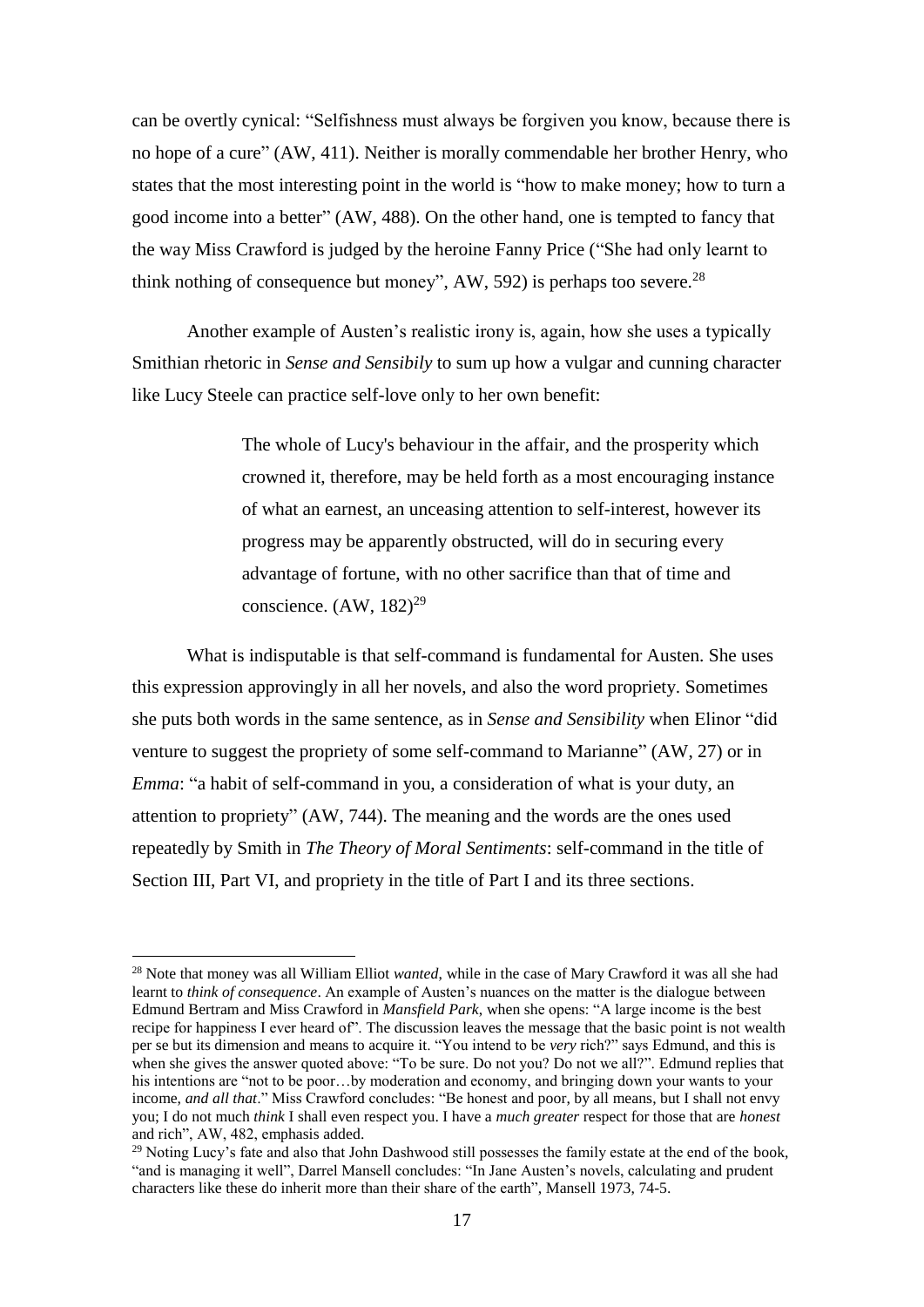Here is how Austen compares the Dashwood sisters in *Sense and Sensibility*:

Elinor, this eldest daughter had an excellent heart; her disposition was affectionate, and her feelings were strong; but *she knew how to govern them*: it was a knowledge which her mother had yet to learn; and which one of her sisters had resolved never to be taught. Marianne's abilities were, in many respects, quite equal to Elinor's. She was sensible and clever; but eager in everything: her sorrows, her joys, *could have no moderation*. She was generous, amiable, interesting: *she was everything but prudent*. (AW, 5, emphasis added.)

Austen in fact dislikes impetuous characters even in heroes, as Captain Wentworth (Zietlow 1965, 186). All perceptions are relative and open to question, as Elizabeth replies to Darcy in *Pride and Prejudice*: "The far and the near must be relative, and depend on many varying circumstances" (AW, 274).

This weighing-scale, proportional, Smithian view has been linked to Aristotle, who "also stressed that a moderate degree of material well-being is both necessary and sufficient for achieving happiness…Aristotle's recommendation of the *practical*  intellect is central to all Austen's novels" (Gallop 1999, 97, 99). The Socratic notion of self-knowledge is crucial too: "For Jane Austen self-knowledge and self-control crown the moral hierarchy" (Weinsheimer 1972, 415),<sup>30</sup> but always with moderation, and taking society into account, which is typically Smithian:

> We discover again that for Jane Austen an individual's moral duty is necessarily to society, properly understood, and that any retreat into a subjective morality is misguided. (Duckworth 1994, 118)

From her earliest juvenilia to her last unfinished novel, Austen was engaged with the culture of sensibility. Recognizing its dangers and potential hypocrisy, she tried to revise it to accord with a sense of individual responsibility, an admiration of tranquility, and the possibility of community…[Marianne Dashwood] measures sensibility according to

<sup>30</sup> "I never knew myself", confesses an ashamed Elizabeth Bennet in *Pride and Prejudice*, AW, 288. And Maria and Julia Bertram were "entirely deficient in the less common acquirements of self-knowledge, generosity and humility", in *Mansfield Park*, AW, 387.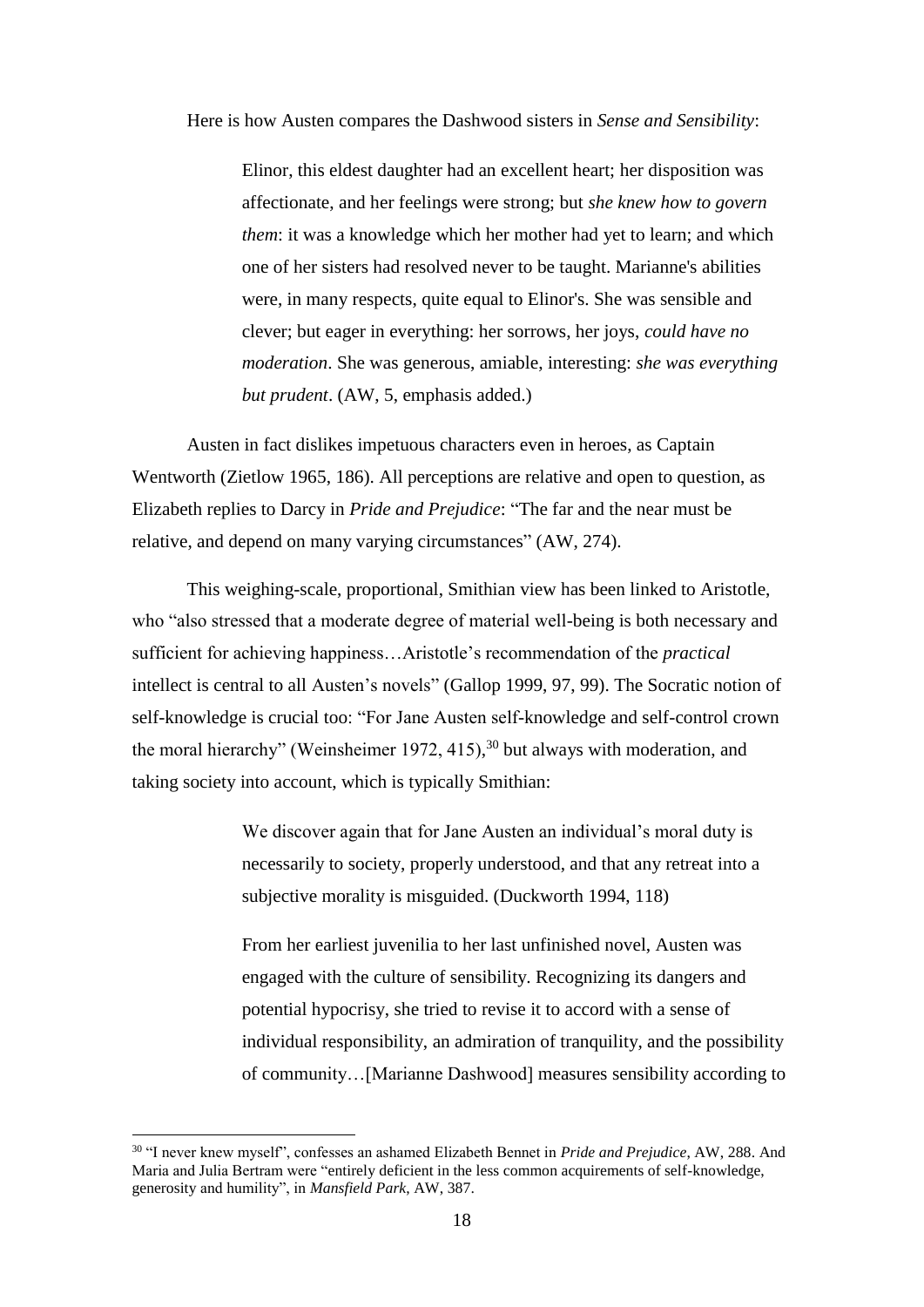lack of self-control, missing the fact not only that Deep feeling can (and *must*, in Austen's world) coexist with reason and 'exertion', but also that self-control can be an expression of feeling. (Brodey 1999, 113 117)

Another aspect of self-command that links Austen and Smith is the subdued presence of religion, though she, daughter of a Reverend and sister of two clergymen, and whose novels include several characters members of the church, was a pious woman, and he a deist. The main moral feature of the social instincts everyone has, the idea that opens *The Theory of Moral Sentiments*, is that the optimum lies in checks from the inside; accordingly, both share the "natural view" of man and its link to political liberalism.<sup>31</sup>

Her thought points in a Smithian direction, but did Jane Austen actually read Adam Smith? She does not quote him, nor any other moralist, but Kenneth Moler showed in 1967 that she probably did: the distinction that Mary Bennet draws between vanity and pride in *Pride and Prejudice* (AW, 195) is remarkably similar to the one made by Smith in *The Theory of Moral Sentiments* (Smith 1759, 255-262). Christel Fricke goes further:

> Not only does Jane Austen, in her *Pride and Prejudice*, provide a detailed example of a Smithian sympathetic process and its various mechanisms; she also, and this is my second claim, used Smith's accounts of prudence, excessive self-estimation, pride, and vanity in *TMS* VI. iii. as a source of inspiration for creating most of the characters of *Pride and Prejudice.* (Fricke, 2014, 344)<sup>32</sup>

Austen is also Smithian in a fundamental point regarding inequality that Piketty ignores: human beings do not wish to be equal, but quite the opposite. Accordingly, any theory who places the "problem" of inequality at the top of social considerations must

<sup>&</sup>lt;sup>31</sup> Austen was a "committed conservative" o "Tory radical", says Butler, 1975, 165. Some socialists tried to used her as a model against Margaret Thatcher's policies, but the latter "are closer to the laissez-faire creed of classical liberalism than to conservatism as it was understood and expressed in Austen's period by such writers as Wordsworth, Southey, and Coleridge", Duckworth, 1994, xii. Cf. also Kirkham 1983, 83.

<sup>32</sup> An association between Smith's notion of sympathy and *Northanger Abbey* is noted in Duckworth, 1994, 98-9.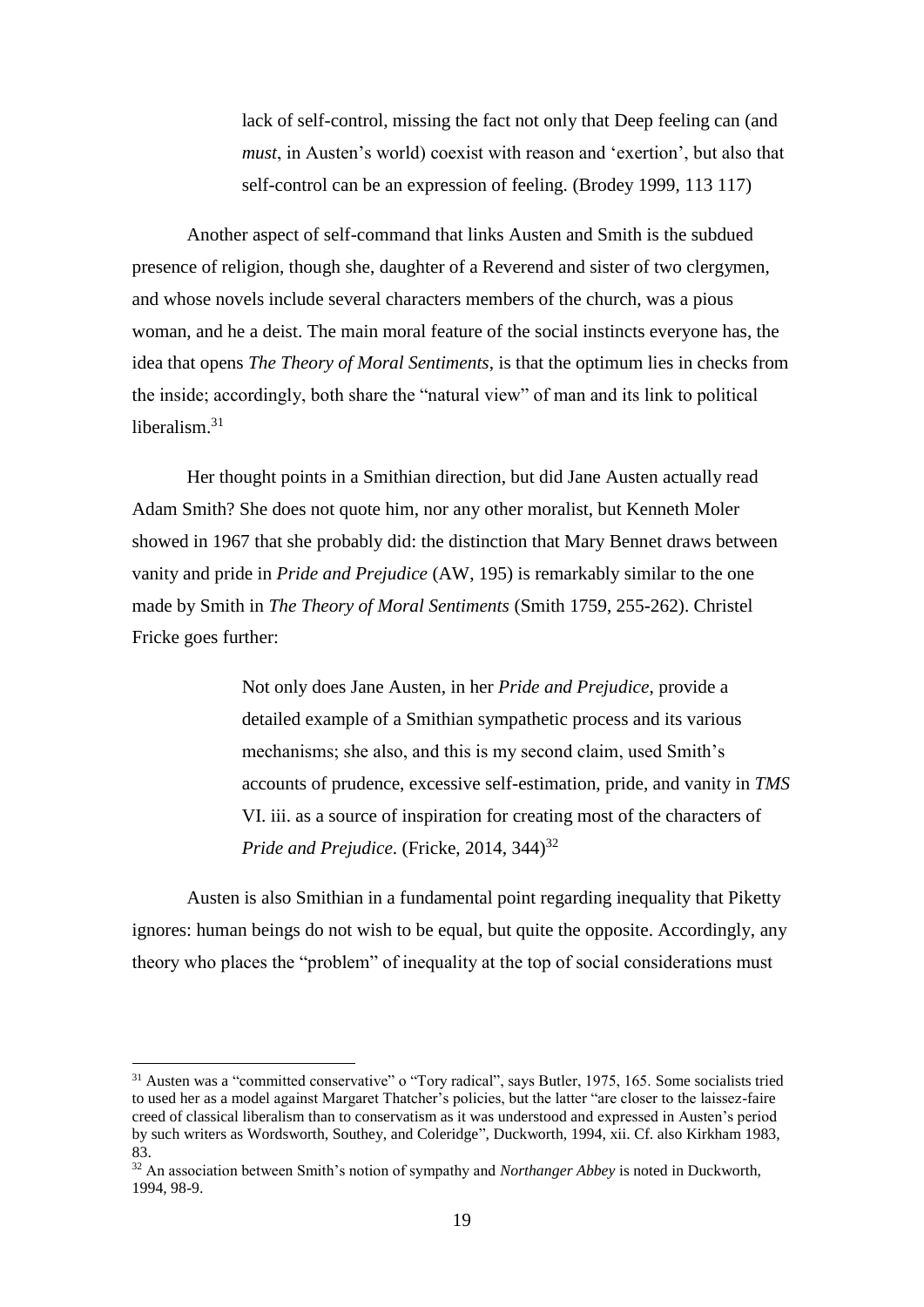disregard human nature, and there is no social science that can be confidently built upon so weak foundations.

At the beginning of the present essay we noted that *Persuasion* is mentioned only once in Piketty's book, with regard to the inheritance laws that make Sir Walter Elliot's nephew his direct heir, by-passing his daughters. Now, primogeniture and also male-preference over women were debated in Austen's times. In *The Wealth of Nations*  Smith considers the pros and cons of primogeniture, but finds the former only in the field of opportunity in the past and completely unjustified in his own days. His conclusion is clear: entails were "absurd" and primogeniture was "contrary to the real interest of a numerous family" (Smith 1776, 384).<sup>33</sup>

Why did Piketty select only Sir Walter's inheritance? We see in *Persuasion*, as in other novels by Austen, a varied picture of English society and economy: why not mention other aspects? Because inheritance transmits Piketty's themes: wealth is not created, production does not grow, and what counts is inequality in its distribution.<sup>34</sup>

The novel has several important aspects related to inequality. To begin, the decline of the landed aristocracy, the paradigm of an unequal society, described in reprehensible tones as ostentatious and thoughtless spenders. They are not always so, and Austen writes about prudent and hard-working landowners, like Mr. George Knightley in *Emma*. In *Persuasion*, however, we see how and why aristocrats are displaced by a different kind of people, who are not idle baronets but men in the professional Navy, and successful ones at that: Admiral Croft fought in Trafalgar and "acquired a very handsome fortune" after his career in Europe and the East Indies (AW, 984). The foolish Sir Walter typically despises the man who will actually succeed him in Kellynch Hall's premises, and perhaps eventually its ownership, but he recognizes the Navy's role in social mobility:<sup>35</sup> "the means of bringing persons of obscure birth into undue distinction, and raising men to honours which their fathers and grandfathers never dreamt of…I take it for granted that his face is about as orange as the cuffs and capes of my livery." And, indeed, we read that Croft is "a little weatherbeaten", but a

<sup>33</sup> The same ideas appear in *Lectures on Jurisprudence*: "The right of primogeniture…method of succession so contrary to nature, to reason, and to justice, was occasioned by the nature of the feudall government", Smith 1896, 49. And entails were "absurd", ibid. 69, 468.

<sup>&</sup>lt;sup>34</sup> "Because Piketty is obsessed with inheritance, moreover, he wants to downplay entrepreneurial profit, the trade-tested betterment that has made the poor rich", McCloskey 2014, 87-88. <sup>35</sup> Sales 1994, 172.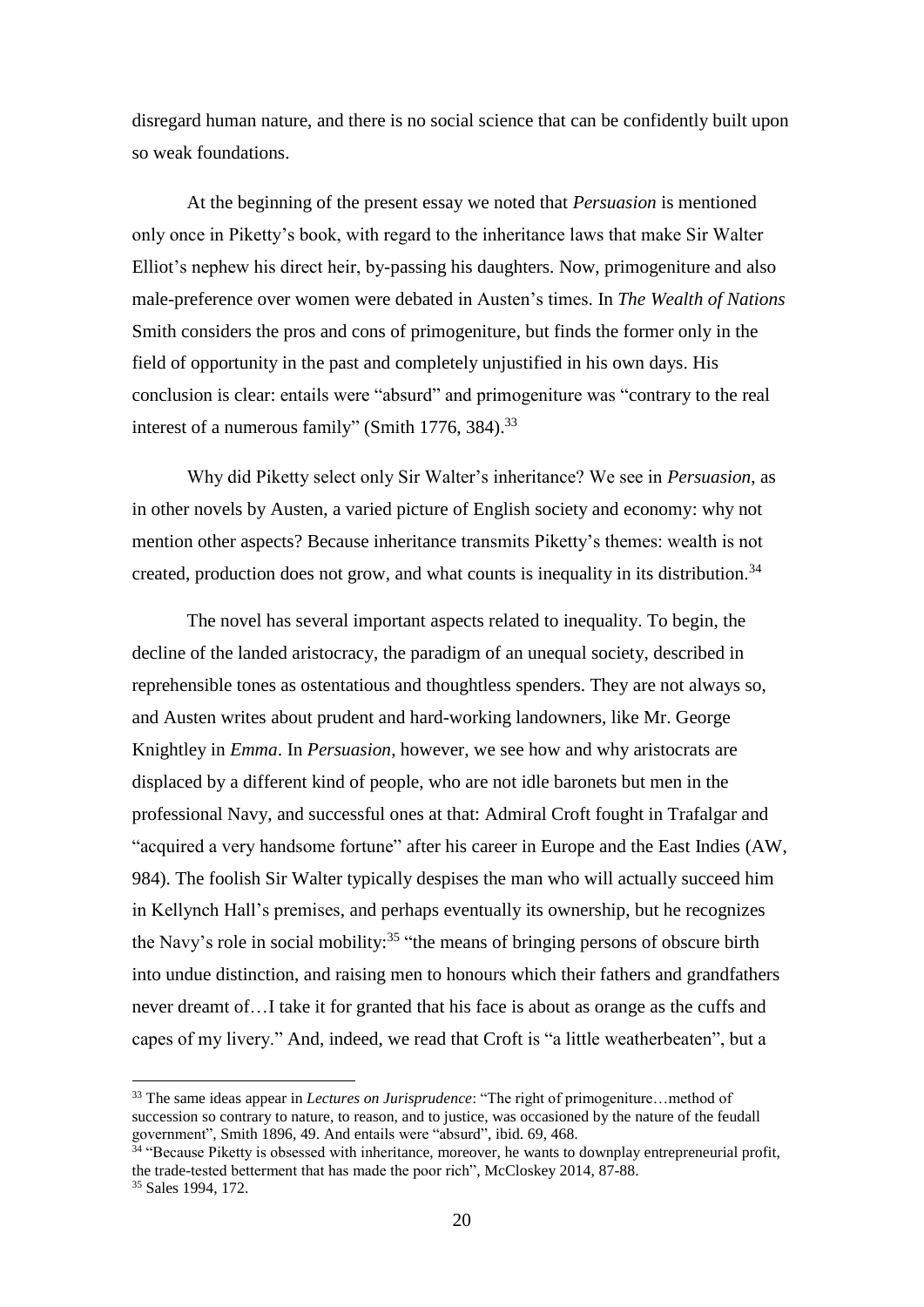gentleman. This he sure is, in his manners and style, and although he makes little changes when he starts living in the house, he symbolically removes Sir Walter's mirrors from his dressing-room: "Such a number of looking-glasses! Oh Lord! There was no getting away from one's self" (AW, 1035).<sup>36</sup>

Even if not for reasons of economic recklessness, aristocrats that oppose social mobility, particularly when it is represented by a woman who marries a rich husband for love, are drawn with vigorous derogatory strokes in Austen's novels. This is very clear in the case of Lady Catherine de Bourgh's nasty remarks to Elizabeth Bennet, trying to prevent her engagement with his nephew Mr. Darcy in Chapter 56 of *Pride and Prejudice*.

If these proofs of the acknowledgment and celebration of social change were not enough, *Persuasion*, as we have already seen, condemns the love of money in exclusion of everything else, praises effort in all ranks, even the modest agricultural work, and presents in agreeable colors an intellectually independent woman who claims for her sex the new status of "rational creatures" instead of "fine ladies". Moreover, speaking about women and equality, the heroine marries for love a self-made man.<sup>37</sup> Finally, everything suggests that the story displayed to the reader prefigures a more equal world: in the future there will probably be more Crofts and Wentworths than Sir Walters, and much more *nouveau riche* if tradesmen and entrepreneurs and workers of the rest of the professions are included, as they are in other novels by Austen.<sup>38</sup>

So if Thomas Piketty uses only the inheritance episode it is not because the novel does not say anything else worth-mentioning in the subject of inequality. The truth is quite the opposite, although perhaps not convenient to Piketty's purpose of

<sup>36</sup> Compared with her previous books, *Persuasion* and *Mansfield Park* contain "much more social criticism…the idea that a gentleman ought to be socially useful does not appear at all in *Northanger Abbey* or *Sense and Sensibility*, whereas it is crucial in all of the last three novels". This had to do with religion: "in her last years, when touched by Evangelical influence, Jane Austen was very ready to find fault with the aristocracy. The Evangelicals were dedicated critics of moral backsliding among the governing classes: their campaigns against worldliness, triviality, and irresponsibility in high life were central to their effort", Butler 1975, 163-4, 284. They also supported, like Austen, the abolition of slavery, Ellis 2005, 422.

<sup>&</sup>lt;sup>37</sup> Captain Wentworth was enriched by his success in the Napoleonic Wars, like Admiral Croft, AW, 1010. See also Selwyn 2011, 150. On the difficulties of being genuinely self-made in the Navy cf. McMaster 2011, 117-8.

<sup>38</sup> Cf. note 4 *supra*.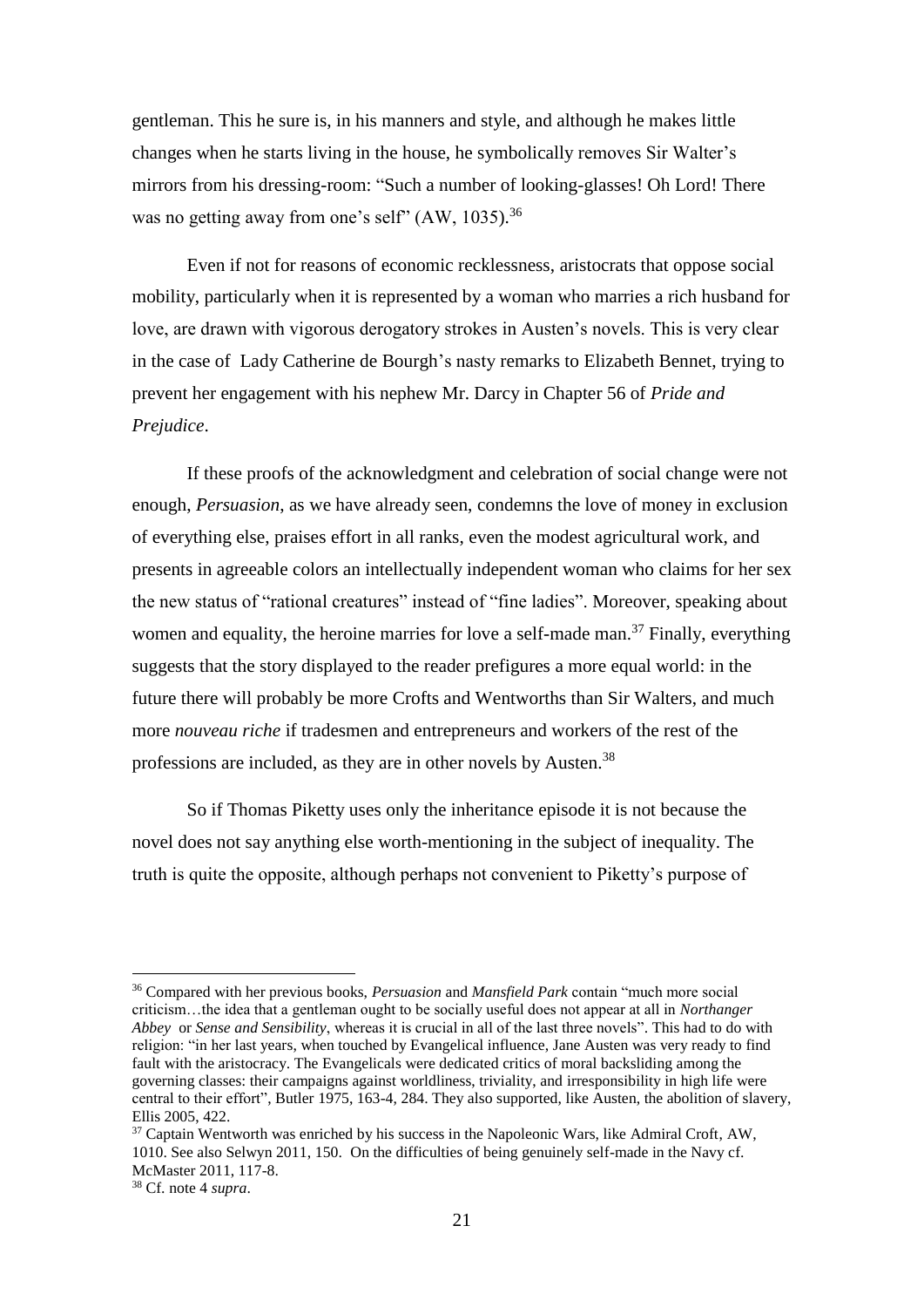painting a lugubrious community where nothing changes and privileges are eternally revolving around the same fortunate and undeserving class.

This picture is not precise with respect to historical facts and does not represent faithfully what Jane Austen herself wrote. Her novels, instead, adjust much better to a notable feature of human nature, much insisted upon by Adam Smith: in their normal behavior, women and men do not strive to be equal, but to be better. Smith introduces this idea in *The Theory of Moral Sentiments*:

> That great purpose of human life which we call bettering our condition. (Smith 1759, 50)

And develops it in *The Wealth of Nation*, in a chapter with a title that might have called Piketty's attention: "Of the Accumulation of Capital":

> But the principles which prompts to save, is the desire of bettering our condition, a desire which, though generally calm and dispassionate, comes with us from the womb, and never leaves us till we go into the grave. (Smith 1776, 341)

And the idea is repeated in the same chapter:

The uniform, constant, and uninterrupted effort of every man to better his condition, the principle from which publick and national, as well as private opulence is originally derived, is frequently powerful enough to maintain the natural progress of things toward improvement, in spite both of the extravagance of government, and of the greaters error of administration. Like the unknown principle of animal life, it frequently restores health and vigour to the constitution, in spite, not only of the disease, but of the absurd prescriptions of the doctor. (Smith 1776, 343)

In the midst of all the exactions of government, this capital has been silently and gradually accumulated by the private frugality and good conduct of individuals, by their universal, continual, and uninterrupted effort to better their own condition. It is this effort, protected by law and allowed by liberty to exert itself in the manner that is most advantageous, which has maintained the progress of England towards opulence and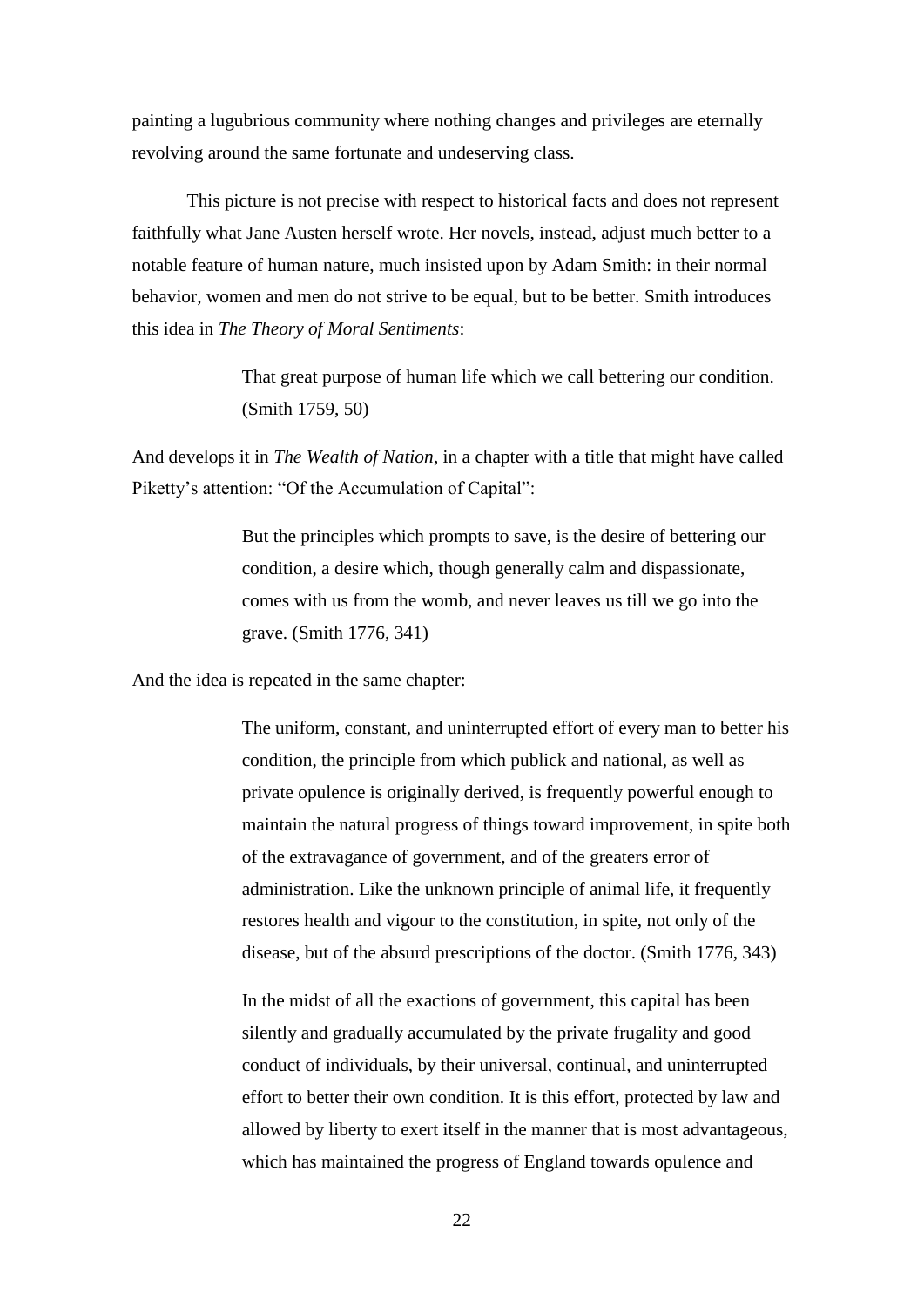improvement in almost all former times, and which, it is to be hoped, will do so in all future times. (Smith  $1776$ ,  $345$ )<sup>39</sup>

This is not contradictory with the appreciation of equality, but only in the classical liberal sense, the only equality compatible with personal liberty, i.e. equality *before* the law, an equality that permits outcomes that can give rise to all kinds of differences between persons, inequalities that –in the absence of violence and fraud– are just, precisely because no one has interfered in their rights and their transactions.

An economist can always object to these ideas taking refuge in what we could call the Hobbesian Moment of economic theory, and argue that mainstream economics has proved beyond any reasonable doubt that what people want and do uniformly and voluntarily can have such pernicious effects that they should not be allowed to do it. Luckily enough, we have the beneficent instrument to prevent market failures, to wit, the State. Yet, whatever one may think about this deep-rooted fantasy, that it is not my present purpose to expose, it has nothing to do with Adam Smith, who did not have anything like the neoclassical framework in mind, did not think of the market as a purely resource-allocating mechanism, did not draw practical and clear-cut conclusions stemming from the comparison between the real world and an ideal model of perfection in economic matters, or any other matter related to human beings, and was fully aware of the possible socially undesirable outcomes of individual endeavours. Let us note in passing that one of the most ridiculous pretensions of modern economics is the idea that the need for money regulations stemming from externalities is a neoclassical discovery, when both types of externalities regarding money, negative and positive, are discussed in *The Wealth of Nations* (Smith 1776, 320-5), a book that opens wide alleys to justify interventions in the market, as is well-known at least since Jacob Viner pointed it out as early as in 1927.

Adam Smith, then, just like Jane Austen after him, did not believe in a perfect world, nor in perfect human beings, and both of them assigned the utmost importance to institutions, and warned against the risk of trusting too much in human knowledge and

<sup>&</sup>lt;sup>39</sup> He comes back to the same idea later on: "The natural effort of every individual to better his condition, when suffered to exert itself with freedom and security, is so powerful a principle, that it is alone, and without any assistance, not only capable of carrying on the society to wealth and prosperity, but of surmounting a hundred impertinent obstructions with whith the folly of human laws too often encumbers its operations; though the effect of these obstructions is always more or less either to encroach upon its freedom, or to diminish its security", Smith 1776, 540; cf. also 674.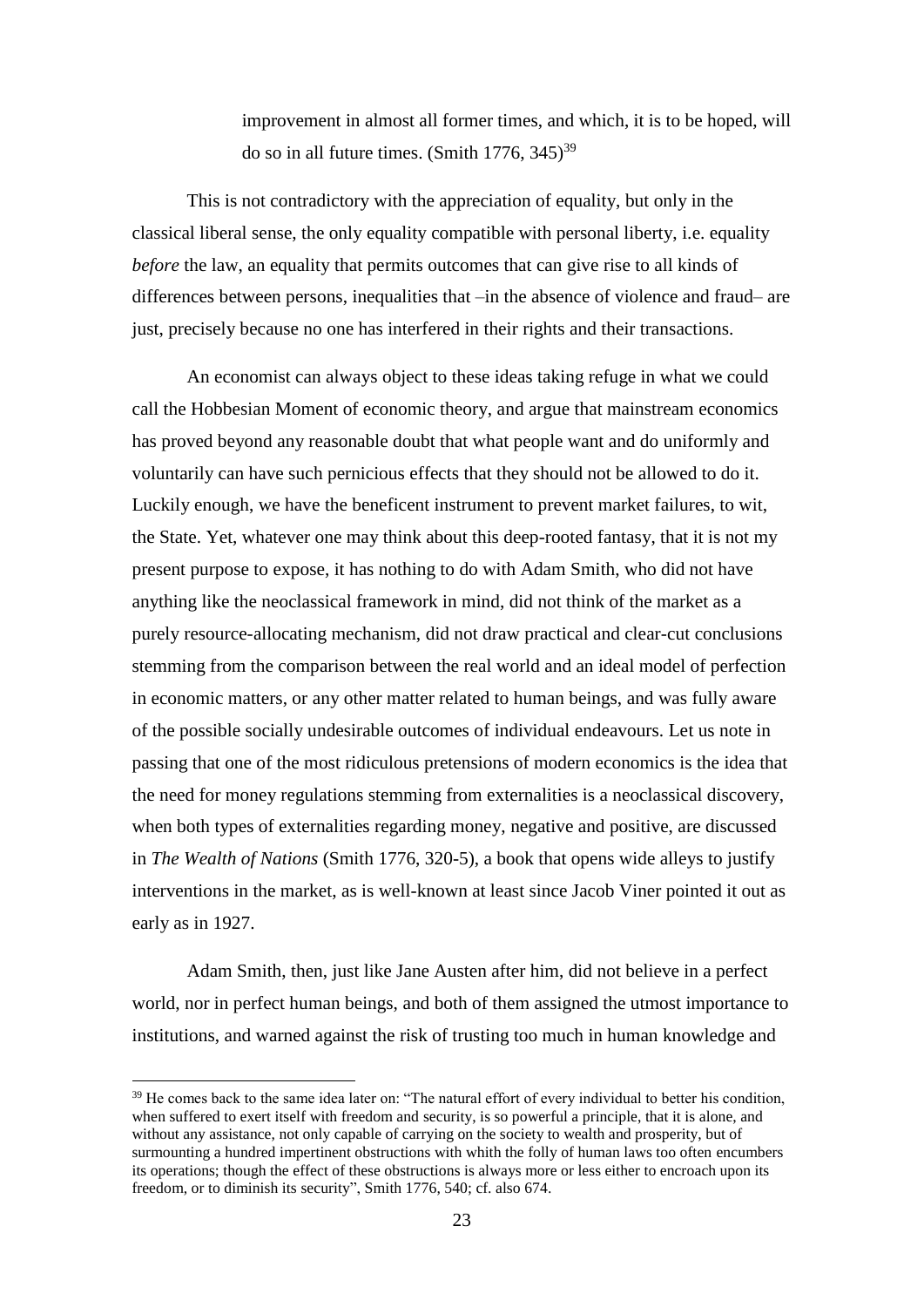capabilities when addressing collective problems. This the basic reproach of Smith to several classes of market interferences in his economics book, and to the "man of system" in *The Theory of Moral Sentiments*: "He seems to imagine that he can arrange the different members of a great society with as much ease as the hand arranges the different pieces upon a chess board" (Smith 1759, 234).

This realistic and careful viewpoint is illustrated contrariwise by *Emma*, the story of whom we could label a "woman of system". Emma Wodehouse, always ready "to think a little too well of herself" (AW, 613), reflects the dangers of pretending to reorganize other people's lives according to our whims and arrogance, forgetting social responsibilities. Just like the fatal conceit of interventionists in the political realm, Emma's maneuvers have undesirable and unintended consequences, far removed from the promotion of welfare and peace. Duckworth (1994, 34-5) links Austen with Burke, who is close to Smith in his idea of amending institutions but never using politics or laws for turning them upside down. 40

So what we see in Jane Austen is a kind of reasoning that values institutions not as obstacles but as safeguards to economic and personal development. The same could be said of moral sentiments and traditional values, in line with Adam Smith and in contrast with what the future held in store, from Mill's essay on Coleridge onwards. And the English novelist suggests, and the Scottish economist demonstrates, that inequality purposes are moving forces of individual and social welfare.

<sup>40</sup> A similar idea of Burke: "But in this, as in most questions of state, there is a middle. There is something else than the mere alternative of absolute destruction, or unreformed existence… A disposition to preserve, and an ability to improve, taken together, would be my standard of a statesman. Everything else is vulgar in the conception, perilous in the execution", quoted in Duckworth, 1994, 115. See footnote 30 *supra*. Speaking about the reluctance to abrupt changes, Lane notes: "Revolutionary France had not even the initial appeal for Jane Austen that it had for her contemporary, Wordsworth. In her view the stability of the English political, social and religious institutions offered the individual the safest degree of freedom within an ordered framework by which to live a satisfying and worthwhile life, without impinging on the rights of others", Lane 1995, 1. There are few explicit references to politics in Austen's novels, but we know that MPs do not live at the expense of taxpayers and that ministers of state are or should be "cautious": she seems to follow her own words: "From politics, it was an easy step to silence", AW, 482, 837, 905.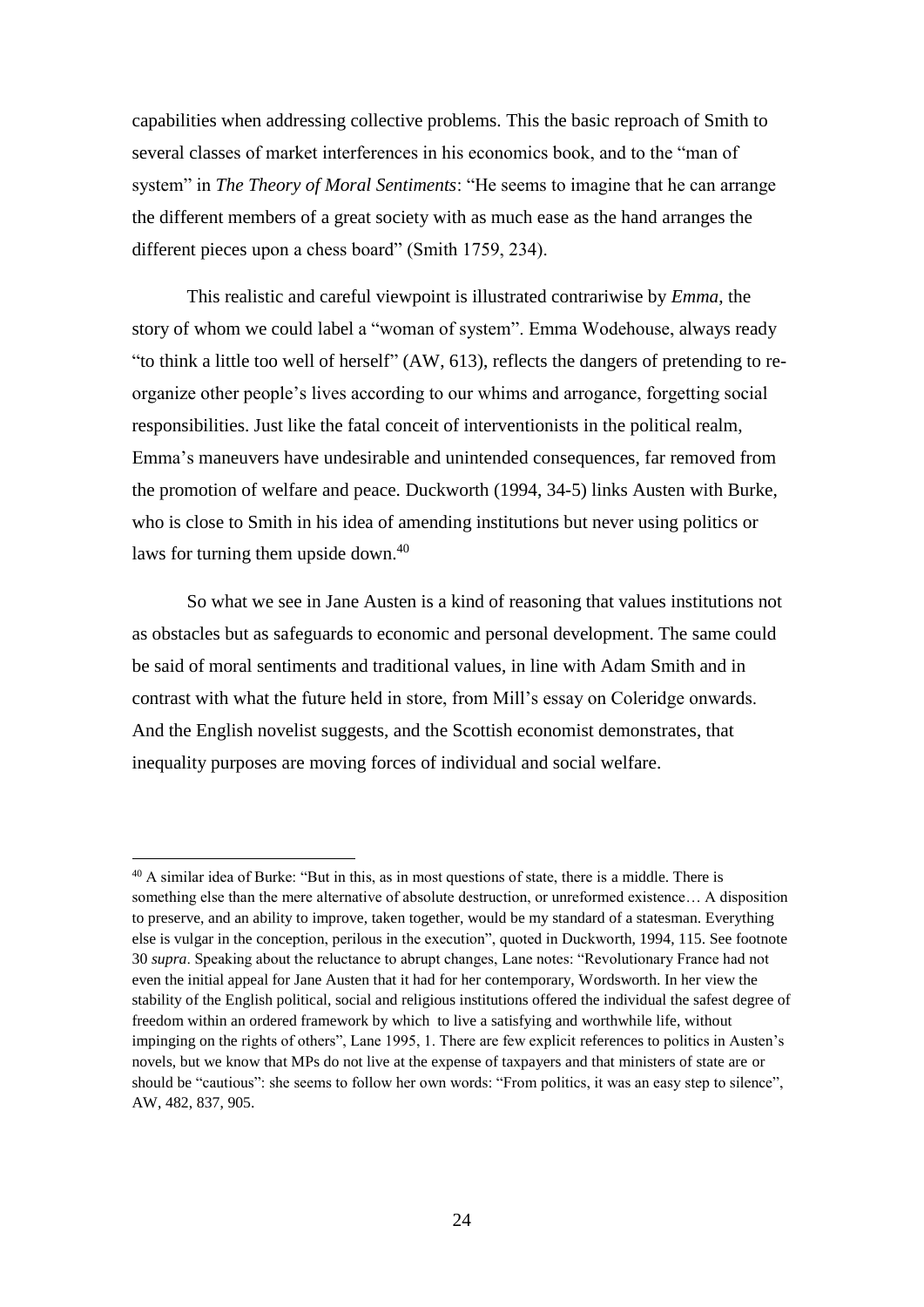Piketty runs in the opposite direction, because, apart from other economic and political considerations that lay outside the scope of the present paper, he fails to understand how people actually conduct themselves, to use Alfred Marshall's words, in "the ordinary business of life". This is why his analysis of how markets operate is so unsatisfactory, and why he actually does not explain what are the genuine, not fictitious, dangers of inequality and why should they be opposed and neutralized. Not only does he ignore the strong propensity to better our own condition, but, as so many economists and other social and political thinkers, of our time and of a more or less remote past, he believes that this liberal principle produces harmful results that require active political intervention, in the form of a new large tax on wealth to achieve equality *after* the law and so prevent individual liberty from generating unspeakable catastrophes:

> There will always be a fundamentally subjective and psychological dimension to inequality, which inevitably gives rise to political conflict. (Piketty 2014, 2)

But, to use an Austen favourite word, this is a prejudice.

# **Conclusion**

Mark Carney, the Governor of the Bank of England, held a press conference on 24 July 2013 at Chawton House, Hampshire, that was the home of Edward, Jane Austen's brother, and is to-day a study center; in the village of Chawton stands also the Jane Austen's House Museum in the place where the celebrated English writer lived her last eight years. During the press conference, Mr. Carney announced that Jane Austen will appear on a forthcoming banknote: the next new character after Sir Winston Churchill.

Perhaps it is to be expected that her already large popularity will increase even more by being the new face of the  $\pounds$  10 note. I can only conclude these pages wishing that economists, among others, read her thoroughly, and do the same with Adam Smith. The happy result of this effort, that Thomas Piketty unfortunately has not undertaken, will then be deeper and more realistic theories of human behavior, that recognize the dynamism of human societies, driven by a powerful impulse of individual women and men striving not to be equal but to be unequal, better, and free.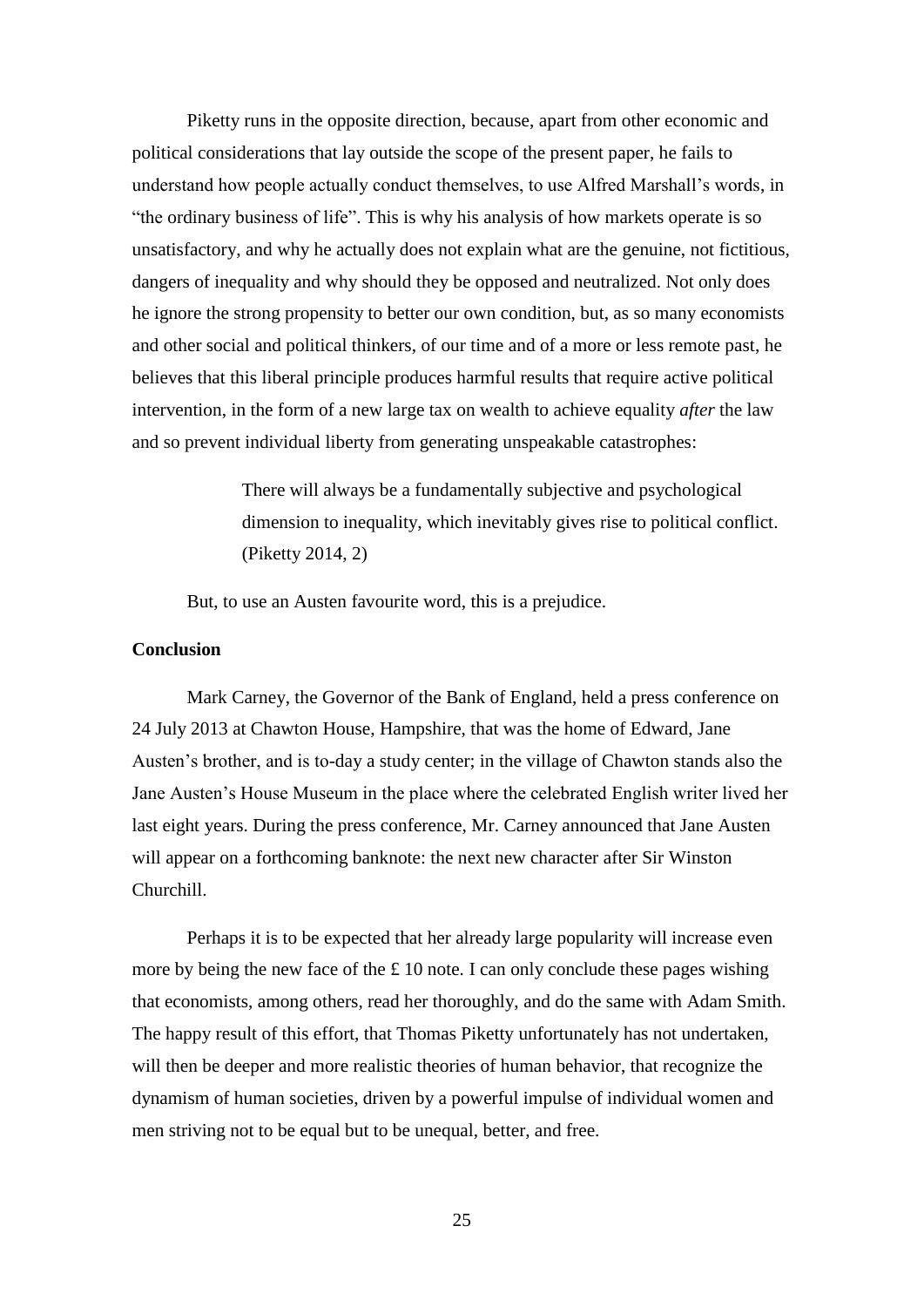#### **References**

Auerbach, Nina 1972. O Brave New World: Evolution and Revolution in *Persuasion*, *English Literary History*, Vol. 39, Nº 1, March, 112-128.

Austen, Jane 1982 (AW). *The Works of Jane Austen*, introduction by John Gilbert, London: Spring Books.

Austen, Jane 2003. *Lady Susan*, *The Watsons*, *Sanditon*, M. Drabble ed., London: Penguin.

Batho, Edith C. 1933. *The Later Wordsworth*, Cambridge: Cambridge University Press. Benditt, Theodore 2003. The Virtue of Pride: Jane Austen as Moralist, *The Journal of Value Inquiry*, Vol. 37, Nº 2, 245-257.

Brodey, Inger Sigrun 1999. Adventures of a Female Werther: Jane Austen's Revision of Sensibility, *Philosophy and Literature*, Vol. 23, Nº 1, April, 110-126.

Butler, Marilyn 1975. *Jane Austen and the War of Ideas*, Oxford: Clarendon Press. Chamberlain, Shannon 2014. The economics of Jane Austen, *The Atlantic*, 3 August. <http://goo.gl/qMlTaJ> Accessed 15 October 2014.

Chwe, Michael Suk-Young 2013. *Jane Austen, Game Theorist*, Princeton N.J.: Princeton University Press.

Clune, Michael W. 2014. Piketty Envy, *The Chronicle of Higher Education*, 18 August. <http://goo.gl/HZs9Ug> Accessed 5 November 2014.

Copeland, Edward 2011. Money, in E. Copeland and J. McMaster eds., *The Cambridge Companion to Jane Austen*, 2nd ed., Cambridge: Cambridge University Press, 127-143. Craig, Sheryl 2010. *Northanger Abbey*: Money in the Bank, *Persuasions: The Jane Austen Journal*, Nº 32, June, 144-153.

Dadlez, E.M. 2009. *Mirrors to one another. Emotion and Value in Jane Austen and David Hume*, Chichester, West Sussex: Wiley-Blackwell.

Daiches, David 1948. Jane Austen, Karl Marx and the Aristocratic Dance, *American Scholar*, Vol. 17, Nº 3, Summer, 289-98.

Duckworth, Alistair M. 1994. *The Improvement of the Estate. A Study of Jane Austen's Novels*, Baltimore & London: The Johns Hopkins University Press.

Ellis, Markman 2005. Trade, in J. Todd ed.. *Jane Austen in Context*, Cambridge: Cambridge University Press, 415-424.

Fergus, Jan 2005. Biography, in J. Todd ed.. *Jane Austen in Context*, Cambridge: Cambridge University Press, 3-11.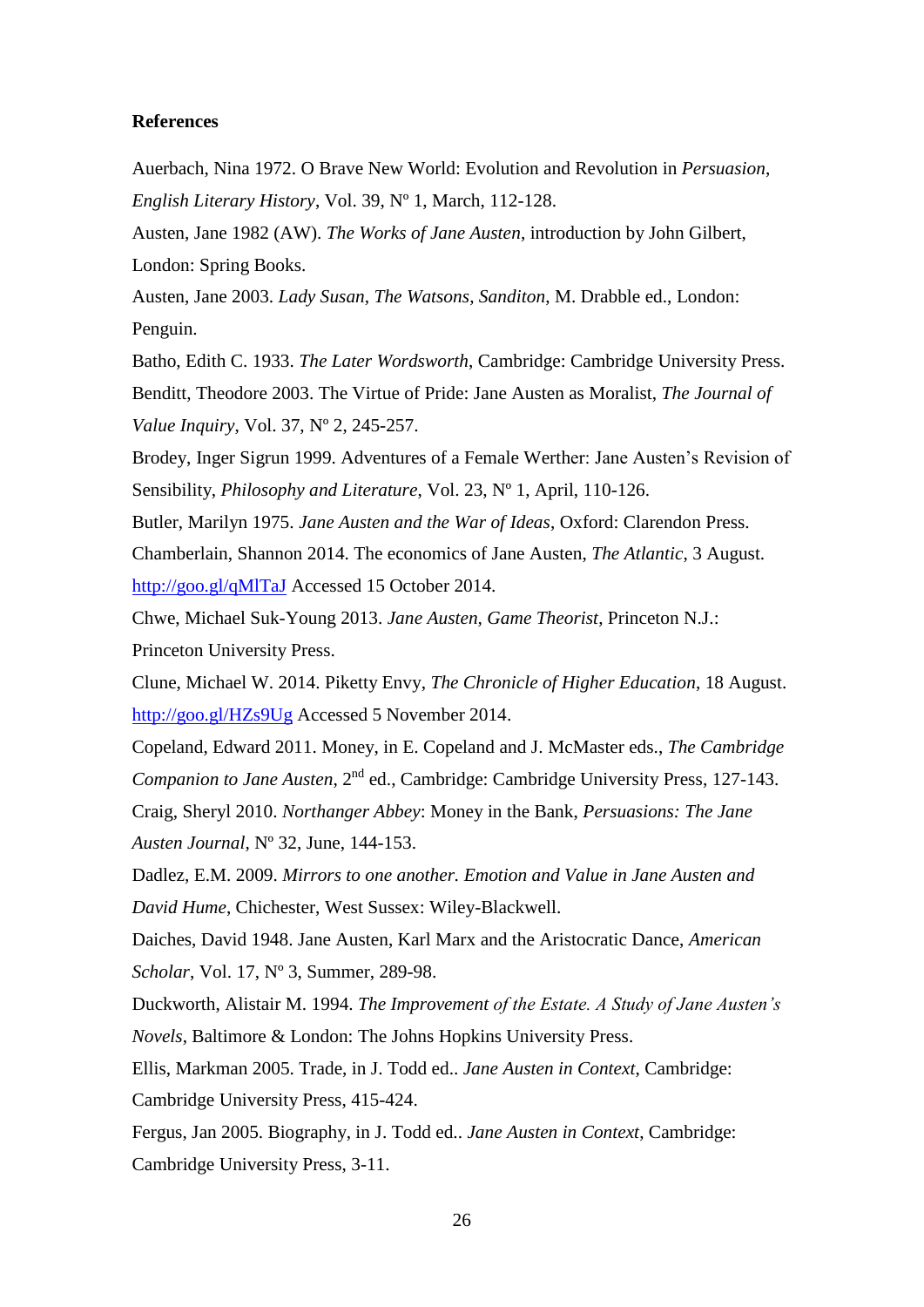Fergus, Jan 2011. The professional woman writer, in E. Copeland and J. McMaster eds., *The Cambridge Companion to Jane Austen*, 2nd ed., Cambridge: Cambridge University Press, 1-20.

Fricke, Christel 2014. The Challenges of Pride and Prejudice: Adam Smith and Jane Austen on Moral Education, *Revue Internationale de Philosophie*, Nº 269 (3), 343-372. Gallop, David 1999. Jane Austen and the Aristotelian Ethic, *Philosophy and Literature*, Vol. 23, Nº 1, April, 96-109.

Kirkham, Margaret 1983. *Jane Austen, Feminism and Fiction*, Brighton, Sussex: The Harvester Press.

Lane, Maggie 1995. *Jane Austen's England*, London: Robert Hale.

Knox-Shaw, Peter 2005. Philosophy, in J. Todd ed.. *Jane Austen in Context*,

Cambridge: Cambridge University Press, 346-356.

MacDonagh, Oliver 1991. *Jane Austen. Real and Imagined Worlds*, New Haven & London: Yale University Press.

Mansell, Darrel 1973. *The Novels by Jane Austen. An Intetrpretation*, London: Macmillan.

McCloskey, Deirdre Nansen 2014. Measured, Unmeasured, Mismeasured, and Unjustified Pessimism: A Review Essay of Thomas Piketty's *Capital in the Twentieth Century*, *Erasmus Journal of Philosophy and Economics*, Vol. 7, Issue 2, 73-115, Autumn.

McMaster, Juliet 2011. Class, in E. Copeland and J. McMaster eds., *The Cambridge Companion to Jane Austen*, 2nd ed., Cambridge: Cambridge University Press, 111-126. Michie, Elsie B. 2000. Austen's Powers: Engaging with Adam Smith in Debates about Wealth and Virtue, *Novel: A Forum on Fiction*, Vol. 34, Nº 1, Fall, 5-27.

Moler, Kenneth L. 1967. The Bennet Girls and Adam Smith on Vanity and Pride. *Philological Quarterly*, Vol. 46, Nº 4, October, 567-9.

Newman, Karen 1983. Can This Marriage Be Saved: Jane Austen Makes Sense of an Ending, *English Literary History*, Vol. 50, Nº 4, Winter, 693-710

Piketty, Thomas 2014. *Capital in the Twenty-First Century*, Cambridge MA/London: The Belknap Press of Harvard University Press.

Roberts, Warren 2005. Nationalism and empire, in J. Todd ed.. *Jane Austen in Context*, Cambridge: Cambridge University Press, 327-345.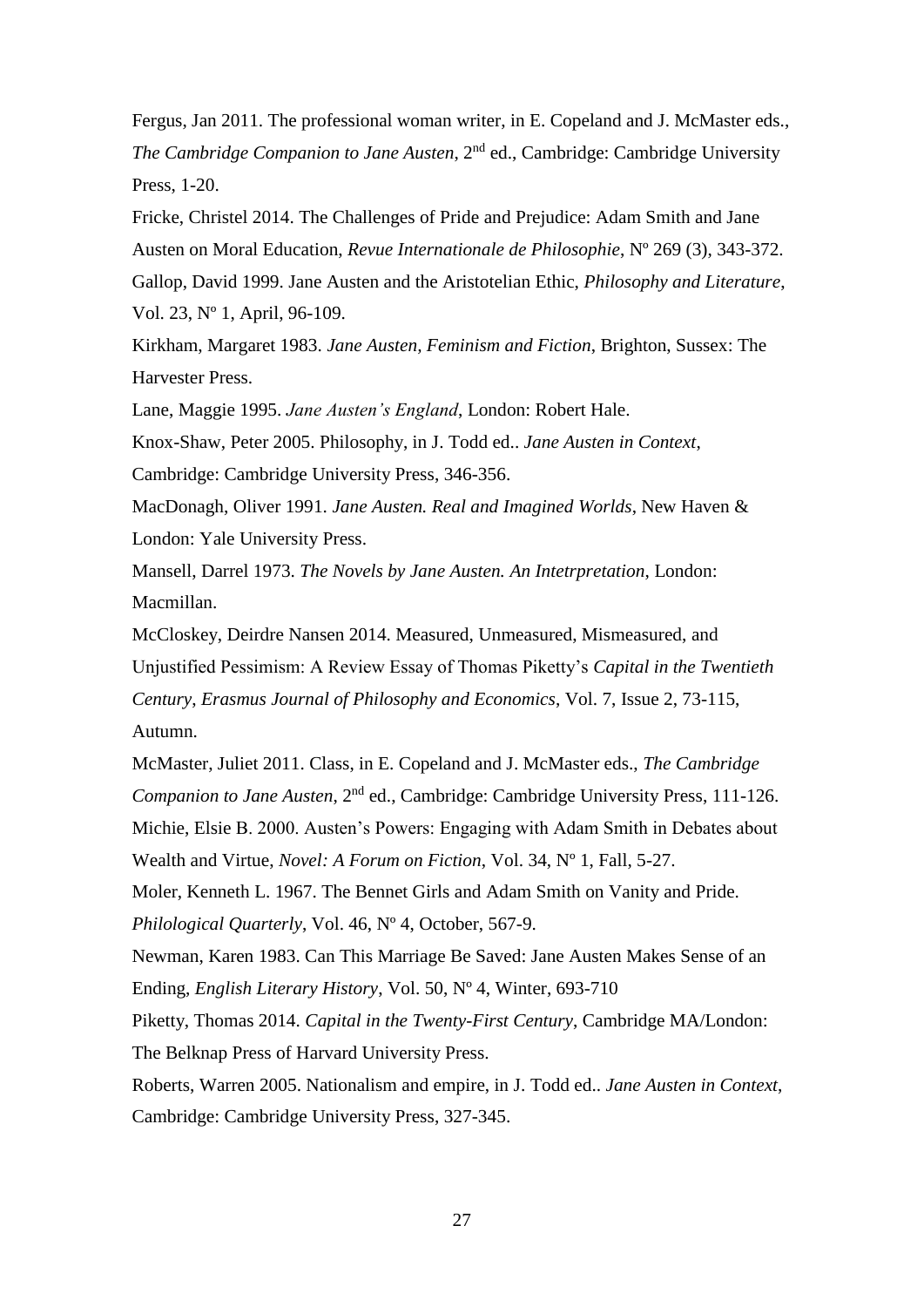Rodríguez Braun, Carlos 2004. Spencer's Law. In *An Eponymous Dictionary of Economics: A Guide to Laws and Theorems Named After Economists*, J.Segura and C.Rodríguez Braun eds., Cheltenham, UK; Northampton, MA: Edward Elgar. Ryle, Gilbert 1968. Jane Austen and the Moralists, in B. C. Southam ed., *Critical Essays on Jane Austen,* London: Routledge, 286-301, reprinted from *The Oxford Review*, Nº 1, 1966.

Sales, Roger 1994. *Jane Austen and Representations of Regency England*, London and New York: Routledge.

Shuchman, Daniel 2014. Thomas Piketty Revives Marx for the 21st Century, *Wall Street Journal*, 21 April.<http://goo.gl/hHxtYr> Accessed 25 September 2014. Selwyn, David 2011. Making a living, in E. Copeland and J. McMaster eds., *The Cambridge Companion to Jane Austen*, 2nd ed., Cambridge: Cambridge University

Press, 144-158.

Skwire, Sarah and Horwitz, Steven 2014. Thomas Piketty's Literary Offenses, *The Freeman*, September 11.<http://goo.gl/EEdjvA> Accessed 20 November 2014. Smith, Adam 1759. *The Theory of Moral Sentiments* reprinted in D.D.Raphael and A.L.Macfie eds. 1982, *The Glasgow Edition of the Works and Correspondence of Adam Smith*, Indianapolis: Liberty Classics.

Smith, Adam 1776. *An Inquiry into the Nature and Causes of the Wealth of Nations*, reprinted in R.H.Campbell, A.S.Skinner and W.B.Todd eds. 1981, *The Glasgow Edition of the Works and Correspondence of Adam Smith*, Indianapolis: Liberty Classics.

Smith, Adam 1896. *Lectures on Jurisprudence*, reprinted in R. L. Meek, D. D. Raphael and P. G. Stein eds. 1982, *The Glasgow Edition of the Works and Correspondence of Adam Smith*, Indianapolis: Liberty Fund.

Southam, Brian 2005. Professions, in J. Todd ed.. *Jane Austen in Context*, Cambridge: Cambridge University Press, 366-376.

Trepanier, Lee 2014. Marriage and the Marketplace in Jane Austen's *Emma* and *Mansfield* Park, in L. Trepanier ed., *The Free Market and the Human Condition. Essays on Economics and Culture*, Lanham MD: Lexington Books.

Viner, Jacob 1927. Adam Smith and Laissez-Faire, *Journal of Political Economy*, Vol. 35, Nº 2, 198–232.

Zietlow, Paul N. 1965. Luck and Fortuitous Circumstances in *Persuasion*: Two Interpretations, *English Literary History*, Vol. 32, Nº 2, June, 179-195.